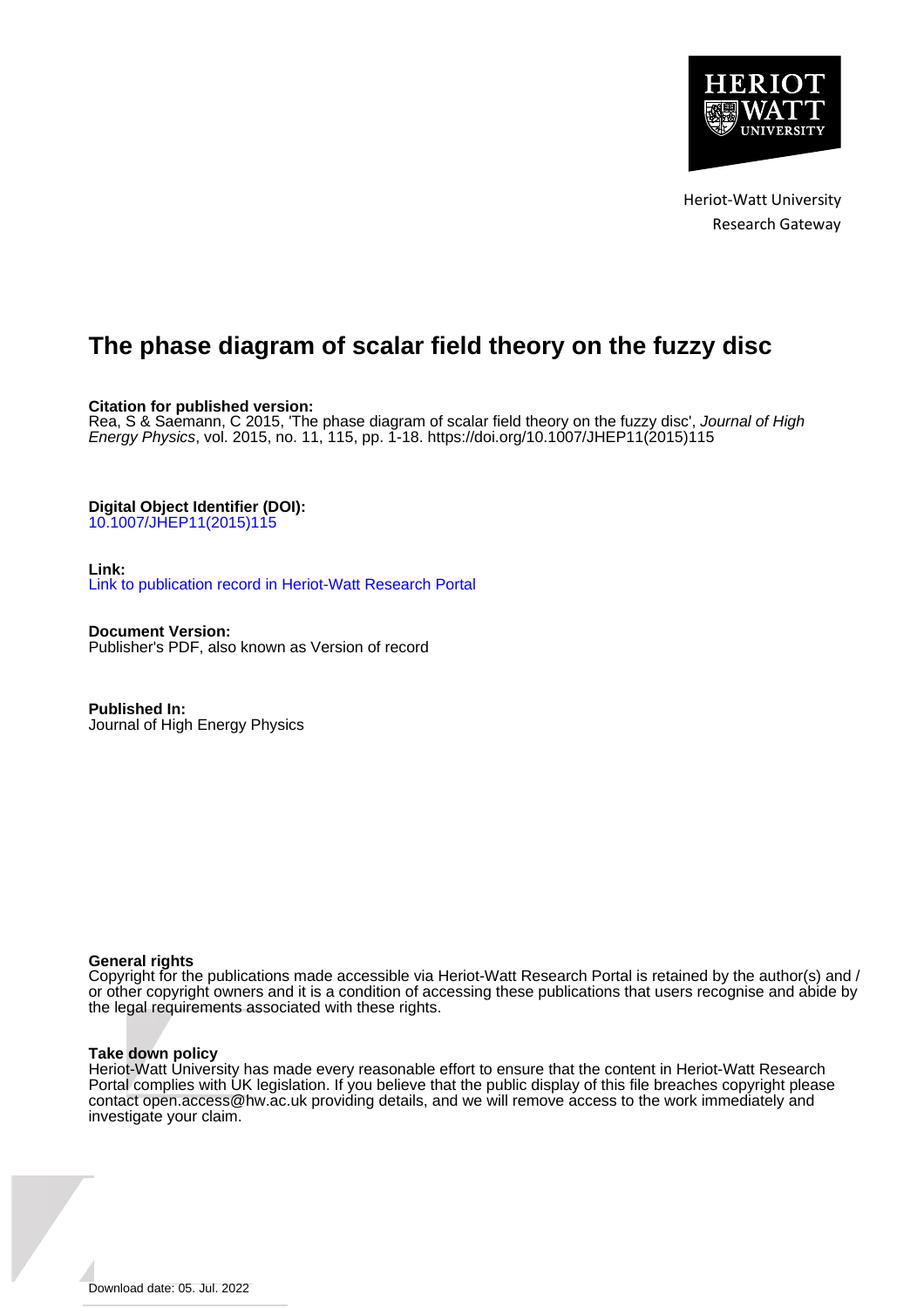PUBLISHED FOR SISSA BY 2 SPRINGER

Received: August 6, 2015 Accepted: October 21, 2015 PUBLISHED: November 17, 2015

# The phase diagram of scalar field theory on the fuzzy disc

## Simone Rea and Christian Sämann

Maxwell Institute for Mathematical Sciences, Department of Mathematics, Heriot-Watt University, Colin Maclaurin Building, Riccarton, Edinburgh EH14 4AS, U.K.

E-mail: [sr227@hw.ac.uk](mailto:sr227@hw.ac.uk), [C.Saemann@hw.ac.uk](mailto:C.Saemann@hw.ac.uk)

Abstract: Using a recently developed bootstrapping method, we compute the phase diagram of scalar field theory on the fuzzy disc with quartic even potential. We find three distinct phases with second and third order phase transitions between them. In particular, we find that the second order phase transition happens approximately at a fixed ratio of the two coupling constants defining the potential. We compute this ratio analytically in the limit of large coupling constants. Our results qualitatively agree with previously obtained numerical results.

Keywords: Matrix Models, Non-Commutative Geometry, Field Theories in Lower Dimensions

ArXiv ePrint: [1507.05978](http://arxiv.org/abs/1507.05978)

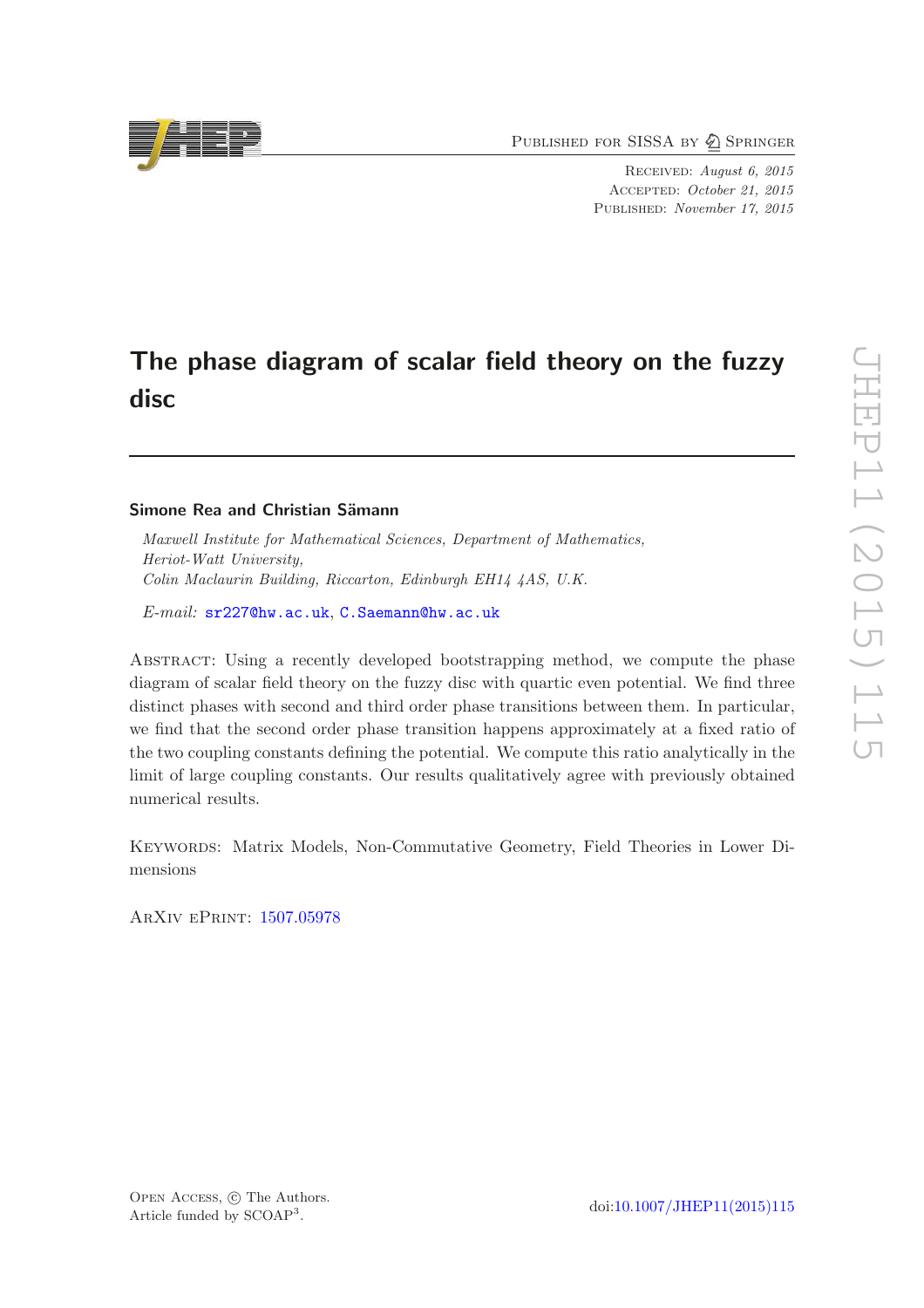## Contents

|                  | 1 Introduction                   |                                           | $\mathbf 1$             |
|------------------|----------------------------------|-------------------------------------------|-------------------------|
|                  | 2 The model                      |                                           | $\overline{2}$          |
|                  | 2.1                              | Fuzzy disc                                | $\overline{2}$          |
|                  |                                  | 2.2 Scalar field theory on the fuzzy disc | 3                       |
| 3                | Computing the partition function |                                           | $\overline{\mathbf{4}}$ |
|                  | 3.1                              | Multitrace action                         | $\overline{4}$          |
|                  | 3.2                              | Limit of large matrix size                | 7                       |
|                  | 4 The phase diagram              |                                           | 8                       |
|                  | 4.1                              | Saddle point approximation                | 8                       |
|                  | 4.2                              | Solutions                                 | 10                      |
|                  |                                  | 4.3 Phase diagram                         | 11                      |
|                  | 4.4                              | Comparison to numerical results           | 15                      |
| 5<br>Conclusions |                                  |                                           | 15                      |

## <span id="page-2-0"></span>1 Introduction

By a fuzzy space, one usually means a geometric quantization of a compact Kähler manifold. The compactness of the space implies that the arising Hilbert space and therefore also the algebra of observables given by the endomorphisms of this Hilbert space are finite dimensional. Correspondingly, there is a minimal resolution with which the space is perceived, which renders it "fuzzy." For this reason, fuzzy spaces are good candidates for regularizing quantum field theories [\[1](#page-17-0)], because the path integral over all observables turns into a finite number of ordinary integrals. To compare to what extent quantum field theories on fuzzy spaces provide an approximation to the corresponding quantum field theories, it is particularly useful to study the phase diagrams of the theories in the thermodynamic limit.

To this end, we need to evaluate the free energy of the fuzzy quantum field theory. As usual in geometric quantization, real functions on compact Kähler manifolds are mapped to hermitian operators, representing the quantization on the corresponding fuzzy manifold. Therefore, scalar field theories on fuzzy spaces are simply hermitian matrix models. Contrary to the hermitian matrix models most common in the literature, however, these matrix models come with a kinetic term containing fixed external matrices. This kinetic term presents an obstacle for applying the usual techniques for solving matrix models directly. In particular, the action is no longer invariant under similarity transformations and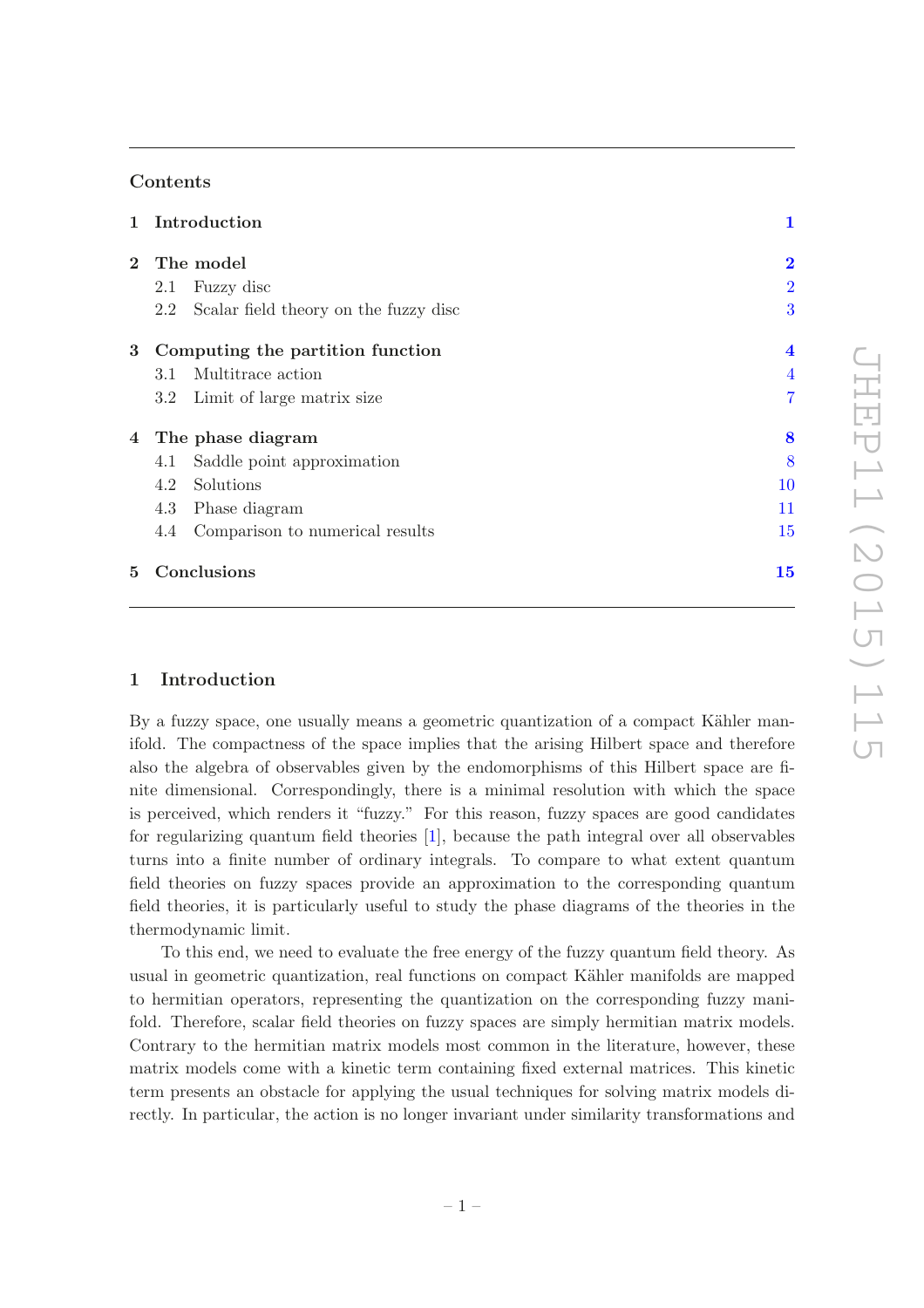diagonalizing the matrix is no longer straightforward. This problem can be overcome by rewriting the kinetic term as a multitrace expression, which can then be solved at least in the limit of large matrix size, e.g. by the saddle point approximation.

This approach was developed in [\[2](#page-17-1)] and used there, in [\[3\]](#page-17-2) and in [\[4\]](#page-17-3) to compute the phase diagram of scalar quantum field theory on fuzzy complex projective spaces as well as on a three-dimensional space consisting of the Cartesian product of <sup>R</sup> and the fuzzy sphere. Further applications of this technique are found in [\[5](#page-17-4)], see also [\[6](#page-17-5)[–8](#page-18-0)]. The rewriting of the kinetic term was done by applying techniques from group theory, making the calculations somewhat cumbersome. An alternative bootstrapping method for turning the kinetic term into multitraces was then found in [\[9\]](#page-18-1). Here, enough conditions on the coefficients in the multitrace expressions are derived to fix them uniquely.

The purpose of this letter is to use the bootstrapping approach to compute the phase diagram of scalar field theory on the fuzzy disc [\[10\]](#page-18-2) and to compare the result to the numerical findings of [\[11\]](#page-18-3). The fuzzy disc is particularly appealing as the kinetic term is somewhat simpler than in the case of the fuzzy sphere. One may therefore hope that on the fuzzy disc, quantum scalar field theory is better behaved than on the fuzzy sphere or even that the resulting hermitian matrix model is fully solvable.

This letter is structured as follows. In section 2, we briefly review the construction of the fuzzy disc and the definition of quantum scalar field theory on it, fixing our conventions. Section 3 deals with rewriting the resulting action as a multitrace expression and taking the limit of large matrix size. We compute the phase diagram of the model using a saddle point approximation in section 4, where we also compare our results to the numerical literature. We conclude in section 5.

## <span id="page-3-0"></span>2 The model

<span id="page-3-1"></span>We start our discussion with a concise review of scalar field theory on the fuzzy disc.

#### 2.1 Fuzzy disc

The fuzzy disc [\[10\]](#page-18-2) provides a quantization of the algebra of functions on the unit disc in  $\mathbb{C} \cong \mathbb{R}^2$ . It is obtained by truncating and rescaling the matrix algebra of the Moyal plane. Moreover, one can obtain the fuzzy sphere by gluing together two fuzzy discs. Below, we briefly recall its construction, following roughly [\[10\]](#page-18-2).

Recall that the Moyal plane  $\mathbb{R}^2_{\theta}$  is the geometrical quantization of the complex plane with respect to the canonical symplectic structure, see e.g. [\[12\]](#page-18-4) for details. The result of this procedure is an infinite dimensional Hilbert space  $\mathcal H$  which agrees with the usual Hilbert space of the harmonic oscillator up to a normalization. That is, we have a vacuum state  $|0\rangle$  together with annihilation and creation operators satisfying

$$
\hat{a}|0\rangle = 0, \quad [\hat{a}, \hat{a}^\dagger] = \theta, \ \theta \in \mathbb{R}^{>0} . \tag{2.1}
$$

We denote the eigenstates of the number operator  $\hat{N} = \hat{a}\hat{a}^{\dagger}$  with eigenvalue  $n\theta$  by  $|n\rangle$ :

$$
\hat{N}|n\rangle = n\theta|n\rangle, \quad n \in \mathbb{N} \tag{2.2}
$$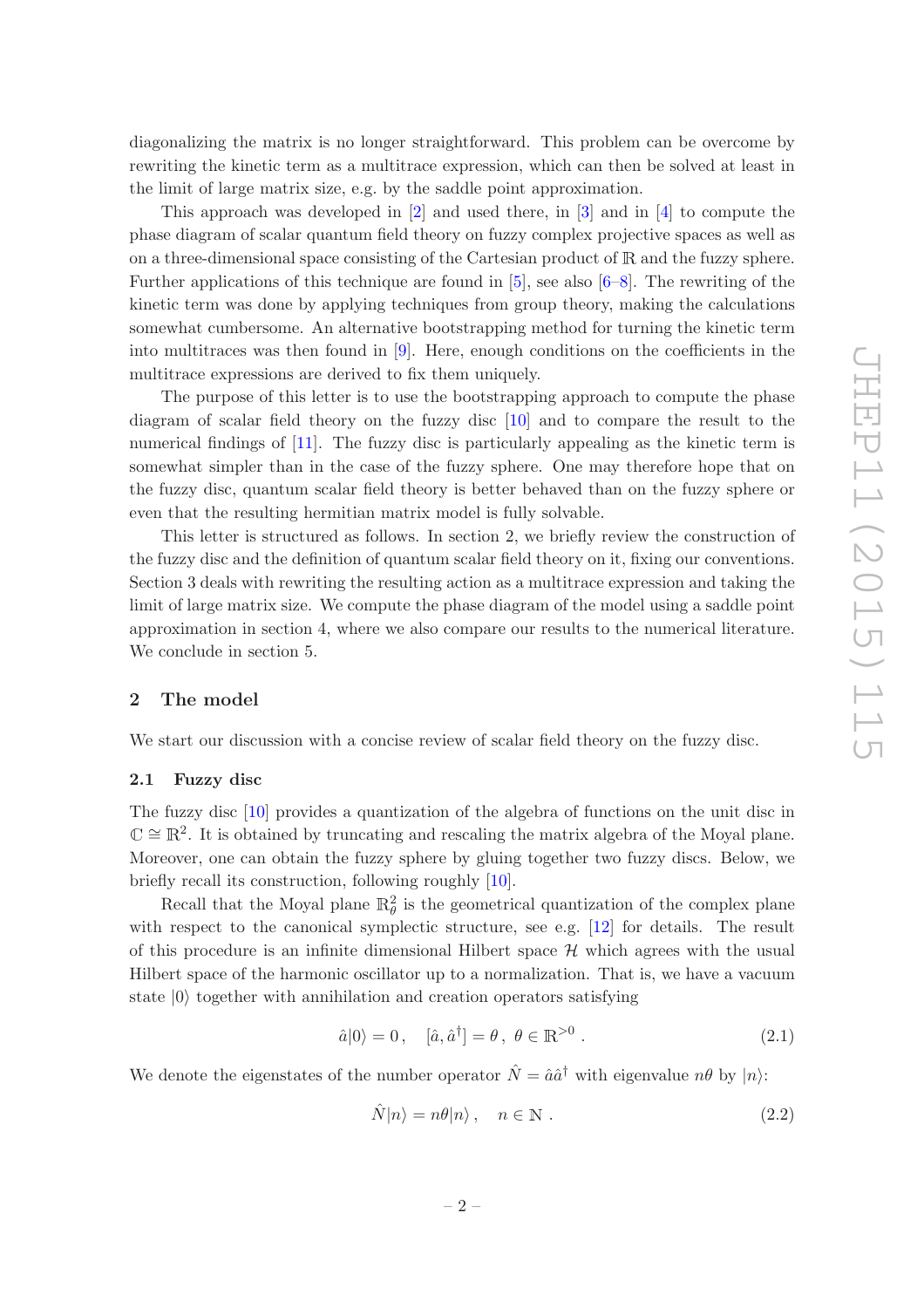We also introduce a corresponding basis for  $\mathcal{H}^*$ :  $\langle m|, m \in \mathbb{N}$ , normalized such that  $\langle m|n \rangle =$  $\delta_{mn}$ . The endomorphisms on H are spanned by linear combinations of the operators  $|m\rangle\langle n|$ . The Berezin symbol map  $\sigma$  arising in the quantization assigns to each element of  $\text{End}(\mathcal{H})$ a function on  $\mathbb{C} \cong \mathbb{R}^2$ , providing a dequantization map. We have

$$
\hat{f} = \sum_{m,n=0}^{\infty} f_{mn}|m\rangle\langle n| \,, \quad \sigma(\hat{f})(z,\bar{z}) = e^{-\frac{|z|^2}{\theta}} \sum_{m,n=0}^{\infty} f_{mn} \frac{\bar{z}^m z^n}{\sqrt{m! n! \theta^{m+n}}}, \quad (2.3)
$$

where  $z \in \mathbb{C}^1$  $z \in \mathbb{C}^1$  In particular, as the usual quantization axioms demand,  $\sigma(\mathbb{1}) = 1$ . Note that real functions correspond to the hermitian endomorphisms  $\mathsf{End}_H(\mathcal{H})$ .

Let us now introduce the following projector on a sub-Hilbert space  $\mathcal{H}_{\circ}$ :

$$
P_N := \sum_{n=0}^{N-1} |n\rangle\langle n|, \quad \mathcal{H}_\circ := P_N \mathcal{H} \quad \text{and} \quad \mathsf{End}(\mathcal{H}_\circ) := P_N \mathsf{End}(\mathcal{H}) P_N . \quad (2.4)
$$

The Berezin symbol of this projector reads as

$$
\sigma(P_N)(z,\bar{z}) = \sum_{n=0}^{N-1} \frac{r^{2n}}{n! \theta^n} e^{-\frac{r^2}{\theta}} = \frac{\Gamma(1+N, \frac{r^2}{\theta})}{\Gamma(1+N)}, \quad r = \sqrt{\bar{z}z} . \tag{2.5}
$$

Here,  $\Gamma(n, x)$  is the incomplete gamma function. Note that

$$
\lim_{N \to \infty} (\sigma(P_N)(z, \bar{z})) = \begin{cases} 1 \text{ for } \frac{r^2}{\theta} < N, \\ 0 \text{ for } \frac{r^2}{\theta} > N, \end{cases} \tag{2.6}
$$

which shows that the projector  $P_N$  corresponds to a step function with support on the disc  $D_R \subset \mathbb{C}$  of radius  $R = \sqrt{N\theta}$ . This justifies the identification of the algebra  $\mathsf{End}_H(\mathcal{H}_\circ)$ with a quantization of the algebra of real functions on  $D_R$ , and we call the corresponding noncommutative space the *fuzzy disc*. We will always work with a disc of radius  $R = 1$ , fixing  $\theta = \frac{1}{N}$ .

## <span id="page-4-0"></span>2.2 Scalar field theory on the fuzzy disc

To study scalar field theory on the fuzzy disc, we have to introduce a Laplace operator, i.e. an operator on  $\textsf{End}_H(\mathcal{H}_\circ)$ , which approximates the usual Laplace operator  $\Delta = 4\frac{\partial}{\partial z}$ ∂  $\frac{\partial}{\partial \bar{z}}$ . Recall that geometric quantization and the Berezin symbol map lead to the identification

$$
N[\hat{a}, -] \sim \frac{\partial}{\partial \bar{z}}
$$
 and  $-N[\hat{a}^{\dagger}, -] \sim \frac{\partial}{\partial z}$  (2.7)

on the Moyal plane. On the fuzzy disc, we can combine these operators with the projectors  $P_N$  to obtain a Laplace operator. There are two obvious candidates:

$$
\Delta_N \hat{f} := -4N^2 P_N[\hat{a}, [\hat{a}^\dagger, \hat{f}]]P_N \quad \text{and} \quad \Delta_N \hat{f} := -4N^2 P_N[\hat{a}, P_N[\hat{a}^\dagger, \hat{f}]P_N]P_N \quad (2.8)
$$

for  $\hat{f} \in \text{End}_{H}(\mathcal{H}_{o})$ . The first one was used in [\[10\]](#page-18-2) and [\[11](#page-18-3)], but the second one has the advantage that  $\Delta_N \mathbb{1} = 0$ , as one might expect for the constant function  $\sigma(\mathbb{1})(z,\bar{z}) = 1$ .

<span id="page-4-1"></span><sup>&</sup>lt;sup>1</sup>We follow physics conventions and write  $f(z, \bar{z})$  for a non-holomorphic function f.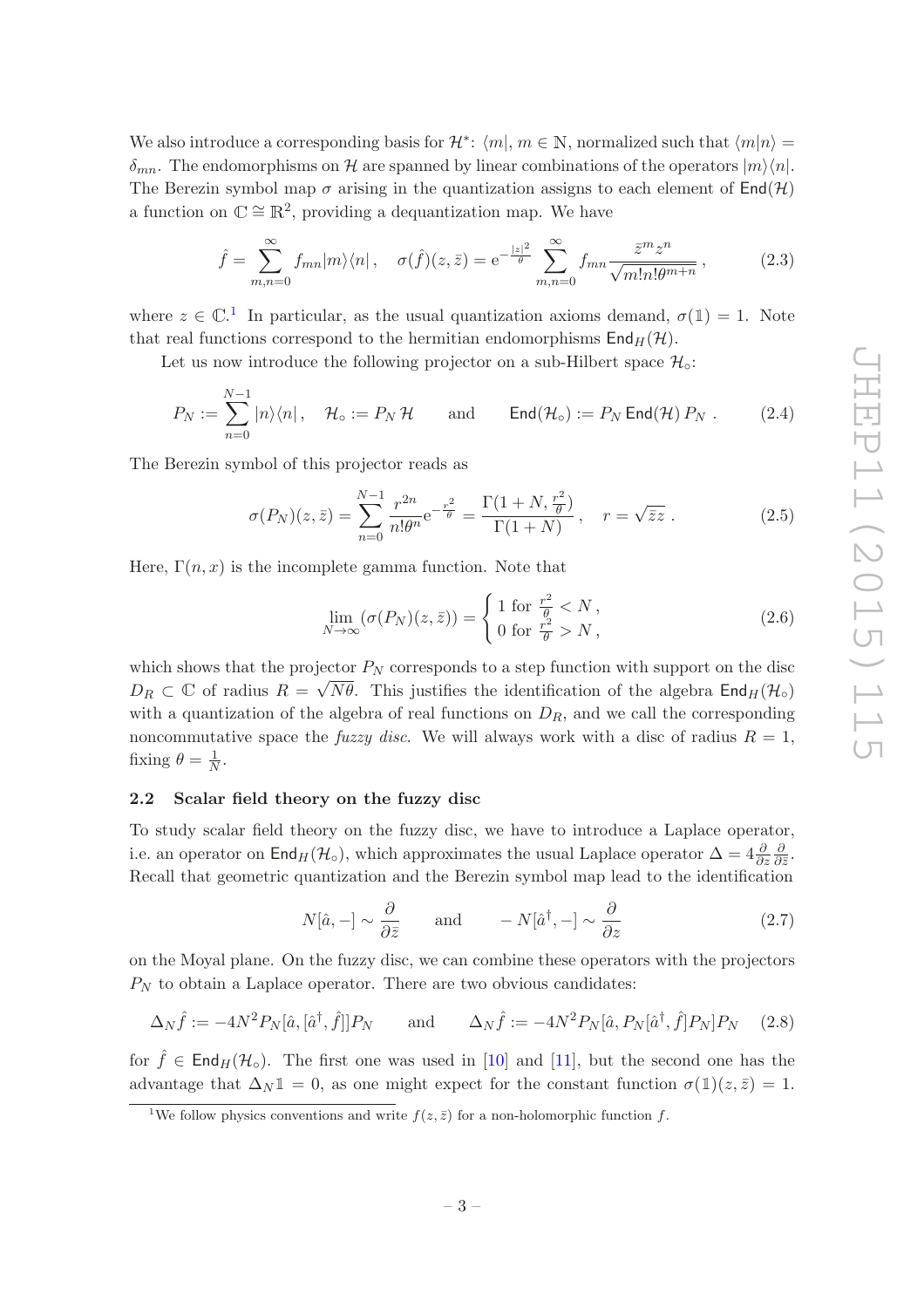The latter expectation is somewhat debatable as constant functions on the disc are in fact step functions, and one might argue that the fuzzy boundary should lead to deviations from  $\Delta_N \mathbb{1} = 0$ . In the following, we will nevertheless work with the second Laplace operator for two reasons. First, this choice simplifies our computations dramatically and second, we will be mostly interested in the large  $N$  limit, in which both choices agree anyway.

The second ingredient we need is the notion of an integral. Geometric quantization and normalization of the integrals lead to the following identification:

$$
\int \frac{\mathrm{d}^2 z}{2} \,\sigma(\hat{f})(z,\bar{z}) = \frac{\pi R^2}{N} \,\text{tr}\,(\hat{f}) = \pi \theta \,\text{tr}\,(\hat{f}) = \frac{\pi}{N} \,\text{tr}\,(\hat{f}),\tag{2.9}
$$

where the last equality is again due to our choice  $R = \sqrt{N\theta} = 1$ .

Introducing the shorthand  $\check{a} := P_N \hat{a} P_N$ , we can now write down the action for scalar field theory on the fuzzy disc with quartic potential terms:

<span id="page-5-2"></span>
$$
S[\hat{\Phi}] = \frac{\pi}{N} \operatorname{tr} \left( -4N^2 \hat{\Phi}[\check{a}, [\check{a}^\dagger, \hat{\Phi}]] + r \hat{\Phi}^2 + g \hat{\Phi}^4 \right), \qquad (2.10)
$$

where  $r, g \in \mathbb{R}$  such that  $rx^2 + gx^4$  is bounded from below for all  $x \in \mathbb{R}$ . From now on, we will regard  $\hat{\Phi} \in \text{End}_{H}(\mathcal{H}_{o})$  as a hermitian  $N \times N$ -matrix  $\Phi$  and drop the hat to simplify our notation. The partition function for the action  $(2.10)$  is then given by

<span id="page-5-3"></span>
$$
\mathcal{Z} := \int d\mu_D(\Phi) \, e^{-\beta S[\Phi]}, \tag{2.11}
$$

<span id="page-5-0"></span>where  $d\mu_D(\Phi)$  denotes the usual Dyson measure on the space of hermitian matrices.

## 3 Computing the partition function

As in the cases of the fuzzy sphere and fuzzy  $\mathbb{C}P^n$  in general [\[2](#page-17-1), [3](#page-17-2), [9\]](#page-18-1), one cannot apply the usual techniques of hermitian matrix models to the partition function [\(2.11\)](#page-5-3) in a straightforward manner. This is due to the fact that the kinetic term presents an obstacle to a simple diagonalization of Φ. To circumvent this problem, we will rewrite the kinetic term as multitrace expressions.

#### <span id="page-5-1"></span>3.1 Multitrace action

As usual in dealing with hermitian matrix models, we wish to diagonalize the hermitian matrix  $\Phi$  as  $\Phi = \Omega \Lambda \Omega^{\dagger}$ , where  $\Lambda$  is a diagonal matrix containing the eigenvalues  $\lambda_1, \ldots, \lambda_N$ of  $\Phi$  and  $\Omega \in U(N)$ . Under this change of variables, the Dyson measure  $d\mu_D(\Phi)$  on the space of hermitian  $N \times N$ -matrices, which appeared in the partition function [\(2.11\)](#page-5-3), decomposes according to

$$
\int d\mu_D(\Phi) = \int \prod_{i=1}^N d\lambda_i \ \Delta^2(\Lambda) \int d\mu_H(\Omega) \ . \tag{3.1}
$$

Here,  $\Delta(\Lambda)$  is the Vandermonde determinant:

$$
\Delta(\Lambda) := \det([\lambda_i^{j-1}]_{ij}) = \prod_{i > j} (\lambda_i - \lambda_j)
$$
\n(3.2)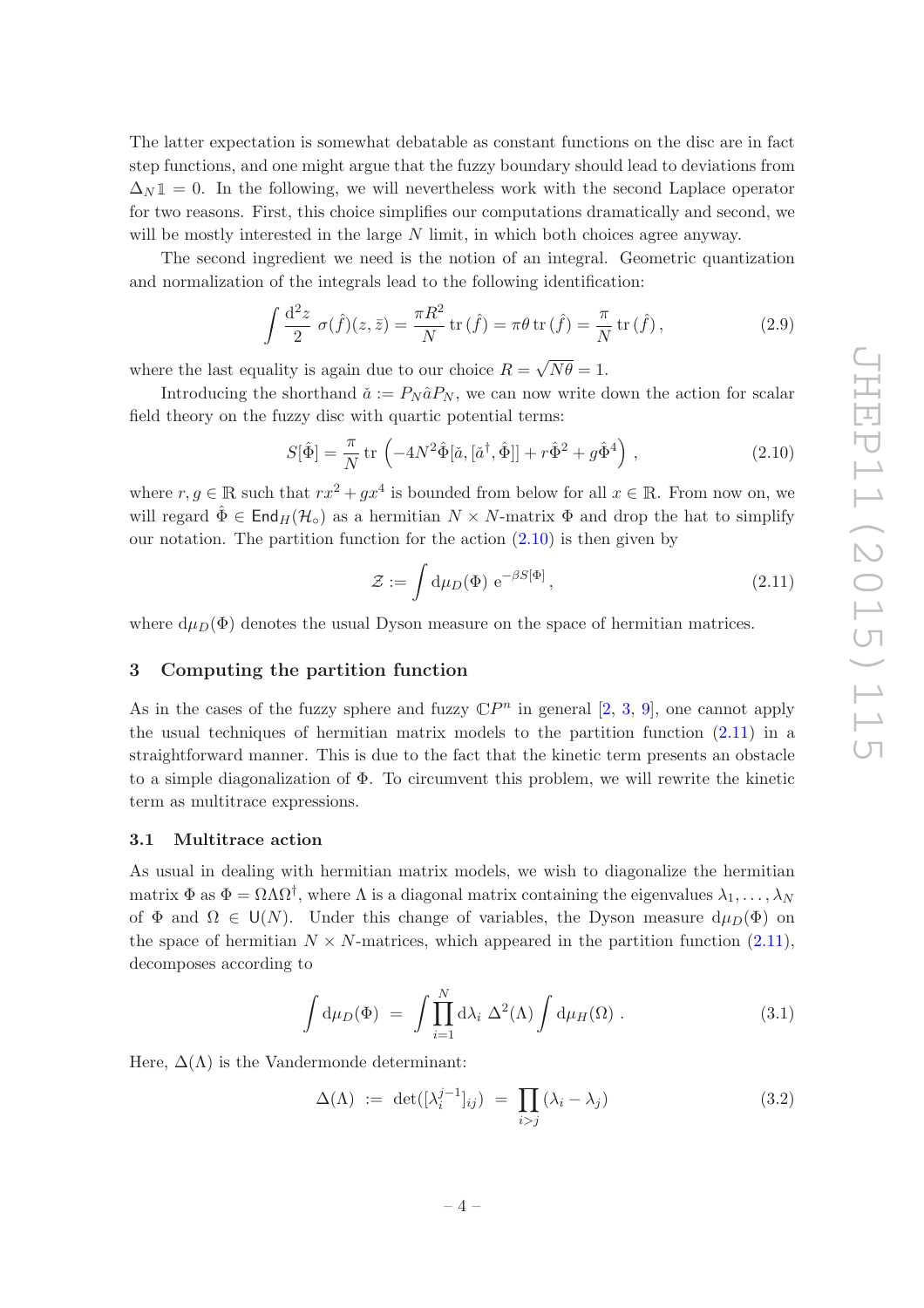and  $d\mu_H(\Omega)$  is the Haar measure on U(N). In a partition function, the Vandermonde determinant induces a repulsive interaction between eigenvalues:

<span id="page-6-2"></span>
$$
\mathcal{Z} = \int \prod_{i=1}^{N} d\lambda_i \ \Delta^2(\Lambda) \int d\mu_H(\Omega) \ e^{-\beta S[\Omega \Lambda \Omega^\dagger]} \n= \int \prod_{i=1}^{N} d\lambda_i \ \int d\mu_H(\Omega) \ e^{-\beta S[\Omega \Lambda \Omega^\dagger] + 2 \sum_{i>j} \log |\lambda_i - \lambda_j|}.
$$
\n(3.3)

In the case of ordinary hermitian matrix models, the action is invariant under  $\Phi \rightarrow$  $\Omega \Phi \Omega^{\dagger}$ . Therefore, the integral over the Haar measure just gives a constant factor. In the case of our model [\(2.10\)](#page-5-2), however, the kinetic term  $S_{\text{kin}}[\Phi] = -4\pi N \text{ tr }(\Phi[\check{a}, [\check{a}^\dagger, \Phi]])$  is not invariant under this transformation and hence our first goal is to compute the following integral:

$$
\mathscr{I} := \int d\mu_H(\Omega) e^{\beta 4\pi N \operatorname{tr}(\Omega \Lambda \Omega^\dagger [\check{a}, [\check{a}^\dagger, \Omega \Lambda \Omega^\dagger]])} \tag{3.4}
$$

As shown in [\[2](#page-17-1)], it is possible to rewrite the kinetic term as a sum of traces and multitraces of polynomials in  $\Phi$  under the integral. This multitrace action is then invariant under  $\Phi \to \Omega \Phi \Omega^{\dagger}$  and the integral over  $\Omega$  becomes trivial.

Since our model is invariant under  $\Phi \to -\Phi$ , our multitrace action will only contain terms of even total power of  $\Phi$ . At each order  $\alpha$ , there are  $p(\alpha)$  terms in  $S_{\text{MT}}$  of total power  $\alpha$  in  $\Phi$ , where  $p(\alpha)$  denotes the number of integer partitions of  $\alpha$ . We label these coefficients by  $a_{\pi_1, \pi_2, ..., \pi_k}$ , where  $\pi_1 + \pi_2 + ... + \pi_k$  is a partition of  $\alpha$ :

<span id="page-6-1"></span>
$$
S_{\text{MT}}[\Phi] = a_2 \operatorname{tr} (\Phi^2) + a_{1,1} \operatorname{tr} (\Phi)^2 + a_4 \operatorname{tr} (\Phi^4) + a_{3,1} \operatorname{tr} (\Phi^3) \operatorname{tr} (\Phi) ++ a_{2,2} \operatorname{tr} (\Phi^2)^2 + a_{2,1,1} \operatorname{tr} (\Phi^2) \operatorname{tr} (\Phi)^2 + a_{1,1,1,1} \operatorname{tr} (\Phi)^4 + \dots
$$
\n(3.5)

Two methods have been developed to compute the coefficients  $a_{\pi_1,\dots,\pi_k}$ . The first one uses group theoretic techniques and was applied in [\[2](#page-17-1)] and [\[3\]](#page-17-2) to compute the partition function of scalar field theory on fuzzy  $\mathbb{C}P^N$ . The second one is a bootstrapping method presented in [\[9\]](#page-18-1), which is more robust and more easily implemented, and we will use this method in the following.

The basic idea behind the bootstrapping method consists in choosing suitable differential operators D such that

$$
De^{-\beta S_{\text{kin}}[\Phi]} = De^{-\beta S_{\text{MT}}[\Phi]},
$$
  
\n
$$
De^{-\beta S_{\text{kin}}[\Phi]} = \mathcal{O}_{\text{kin}}[\Phi] e^{-\beta S_{\text{kin}}[\Phi]} \quad \text{and} \quad De^{-\beta S_{\text{MT}}[\Phi]} = \mathcal{O}_{\text{MT}}[\Phi] e^{-\beta S_{\text{MT}}[\Phi]}, \quad (3.6)
$$

and both  $\mathcal{O}_{kin}$  and  $\mathcal{O}_{MT}$  are invariant under  $\Phi \to \Omega \Phi \Omega^{\dagger}$  for  $\Omega \in U(N)$ . Then the operators  $\mathcal{O}_{\text{kin}}$  and  $\mathcal{O}_{\text{MT}}$  can be pulled out of the integral and the equation

<span id="page-6-0"></span>
$$
D \int d\mu_H(\Omega) e^{-\beta S_{\text{kin}}[\Phi]} = D \int d\mu_H(\Omega) e^{-\beta S_{\text{MT}}[\Phi]} \tag{3.7}
$$

implies  $\mathcal{O}_{\text{kin}} = \mathcal{O}_{\text{MT}}$ . The left hand side of [\(3.7\)](#page-6-0) only depends on  $\beta$  and N while the right hand side depends on  $\beta$ , N and the coefficients  $a_{\pi_1,\dots,\pi_k}$ . Hence, given a sufficient number of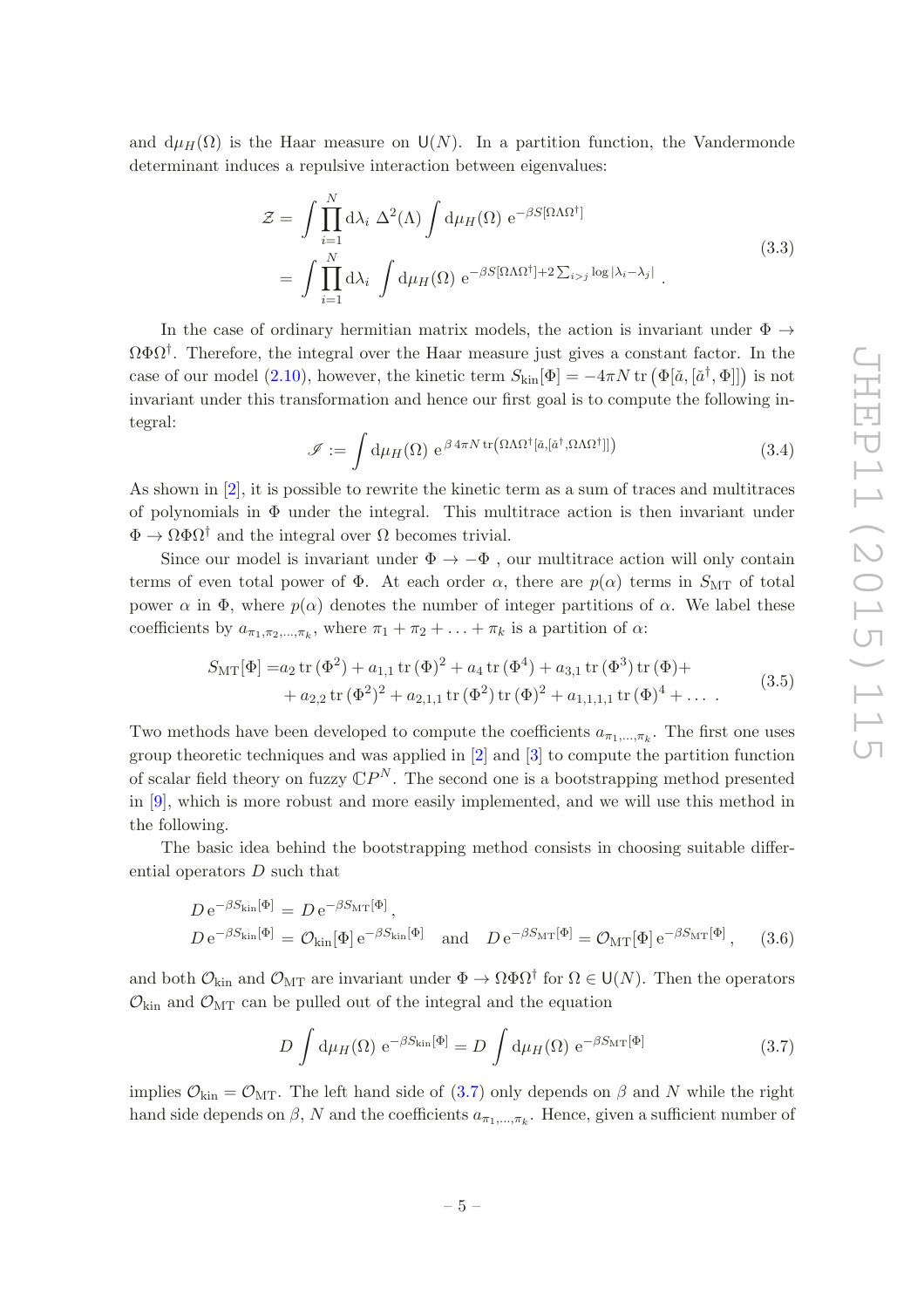differential operators, equations  $(3.7)$  will yield enough conditions to fix all the coefficients in  $S_{\text{MT}}[\Phi]$ , thereby giving the desired rewriting of the action.

It was found in [\[9\]](#page-18-1) that the operator  $\sum_{a} \frac{\partial}{\partial \Phi}$  $\frac{\partial}{\partial \Phi_{aa}} =: \frac{\partial}{\partial \Phi_{aa}}$  yields conditions that fix more than half the unknown coefficients in  $S_{\text{MT}}[\Phi]$ . More precisely, we have:

$$
\frac{\partial}{\partial \Phi_{aa}} e^{-\beta S_{\text{kin}}[\Phi]} = 16\beta \pi N \operatorname{tr}\left( [\check{a}, [\check{a}^{\dagger}, \Phi]] \right) e^{-\beta S_{\text{kin}}[\Phi]} = 0, \qquad (3.8)
$$

from which it follows that

$$
\frac{\partial}{\partial \Phi_{aa}} e^{-\beta S_{\rm MT}[\Phi]} = 0.
$$
\n(3.9)

This equation holds, in fact, for any scalar field theory on any fuzzy space if the kinetic term of the continuum theory vanishes on constant functions and the quantization condition  $\sigma(1) = 1$  is fulfilled. This is the case for our choice of Laplace operator on the fuzzy disc.

Equation [\(3.7\)](#page-6-0) for  $D = \frac{\partial}{\partial \Phi}$  $\frac{\partial}{\partial \Phi_{aa}}$  yields  $p(\alpha - 1)$  conditions on the coefficients of  $S_{\rm MT}[\Phi],$ which we can use to express all coefficients of the form  $a_{\pi_1,\dots,\pi_{k-1},1}$  in terms of other coefficients. In particular, consider the terms in  $\mathcal{O}_{\text{kin}}[\Phi]$  and  $\mathcal{O}_{\text{MT}}[\Phi]$  corresponding to the partition  $\pi_1 + \ldots + \pi_{k-1} = \alpha - 1$ . In terms of coefficients appearing in  $S_{\text{MT}}$ ,  $\mathcal{O}_{\text{kin}}[\Phi] =$  $\mathcal{O}_{\text{MT}}[\Phi]$  amounts to [\[9\]](#page-18-1)

$$
a_{\pi_1, \pi_2, \dots, \pi_{k-1}, 1} = -\frac{1}{rN} \sum_{\sigma} \left( (\sigma(\pi_1) + 1) a_{\sigma(\pi_1) + 1, \sigma(\pi_2), \dots, \sigma(\pi_{k-1})} + (\sigma(\pi_2) + 1) a_{\sigma(\pi_1), \sigma(\pi_2) + 1, \dots, \sigma(\pi_{k-1})} + \dots + (\sigma(\pi_{k-1}) + 1) a_{\sigma(\pi_1), \sigma(\pi_2), \dots, \sigma(\pi_{k-1}) + 1} \right),
$$
\n
$$
(3.10)
$$

where the sum runs over all permutations of  $\pi_1, \ldots, \pi_{k-1}$  and  $r-1$  is the number of parts  $\pi_i$  which are 1. Moreover, we define  $a_{\pi_1,\pi_2,\dots,\pi_{k-1}} := 0$  unless  $\pi_1 \geq \pi_2 \geq \ldots \geq \pi_{k-1}$ . In particular, we have

$$
a_{1,1} = -\frac{a_2}{N} \tag{3.11}
$$

at second order and

$$
a_{3,1} = -\frac{4a_4}{N}, \qquad a_{2,1,1} = \frac{6a_4}{N^2} - \frac{2a_{2,2}}{N}, \qquad a_{1,1,1,1} = -\frac{3a_4}{N^3} + \frac{a_{2,2}}{N^2} \tag{3.12}
$$

at fourth order. Hence,  $S_{\text{MT}}[\Phi]$  is determined up to fourth order in  $\Phi$  by  $a_2$ ,  $a_4$  and  $a_{2,2}$ . To fix these, we need to turn to higher order differential operators.

Unfortunately, none of the higher order differential operators yield functionals  $\mathcal{O}_{\rm kin}[\Phi]$ which are  $U(N)$ -invariant in general. However, simply evaluating the result at  $\Phi = 0$  gives the desired invariance. To fix  $a_2$ , we use  $D := \frac{\partial}{\partial \Phi_{ab}}$ ∂  $\frac{\partial}{\partial \Phi_{ba}}$  and we readily compute

$$
\left. \frac{\partial}{\partial \Phi_{ab}} \frac{\partial}{\partial \Phi_{ba}} e^{-\beta S_{\text{kin}}[\Phi]} \right|_{\Phi=0} = 8\pi \beta N^2 (N-1), \n\left. \frac{\partial}{\partial \Phi_{ab}} \frac{\partial}{\partial \Phi_{ba}} e^{-\beta S_{\text{MT}}[\Phi]} \right|_{\Phi=0} = -2\beta (N^2 - 1)a_2,
$$
\n(3.13)

which implies

$$
a_2 = -\frac{4\pi N^2}{N+1} \tag{3.14}
$$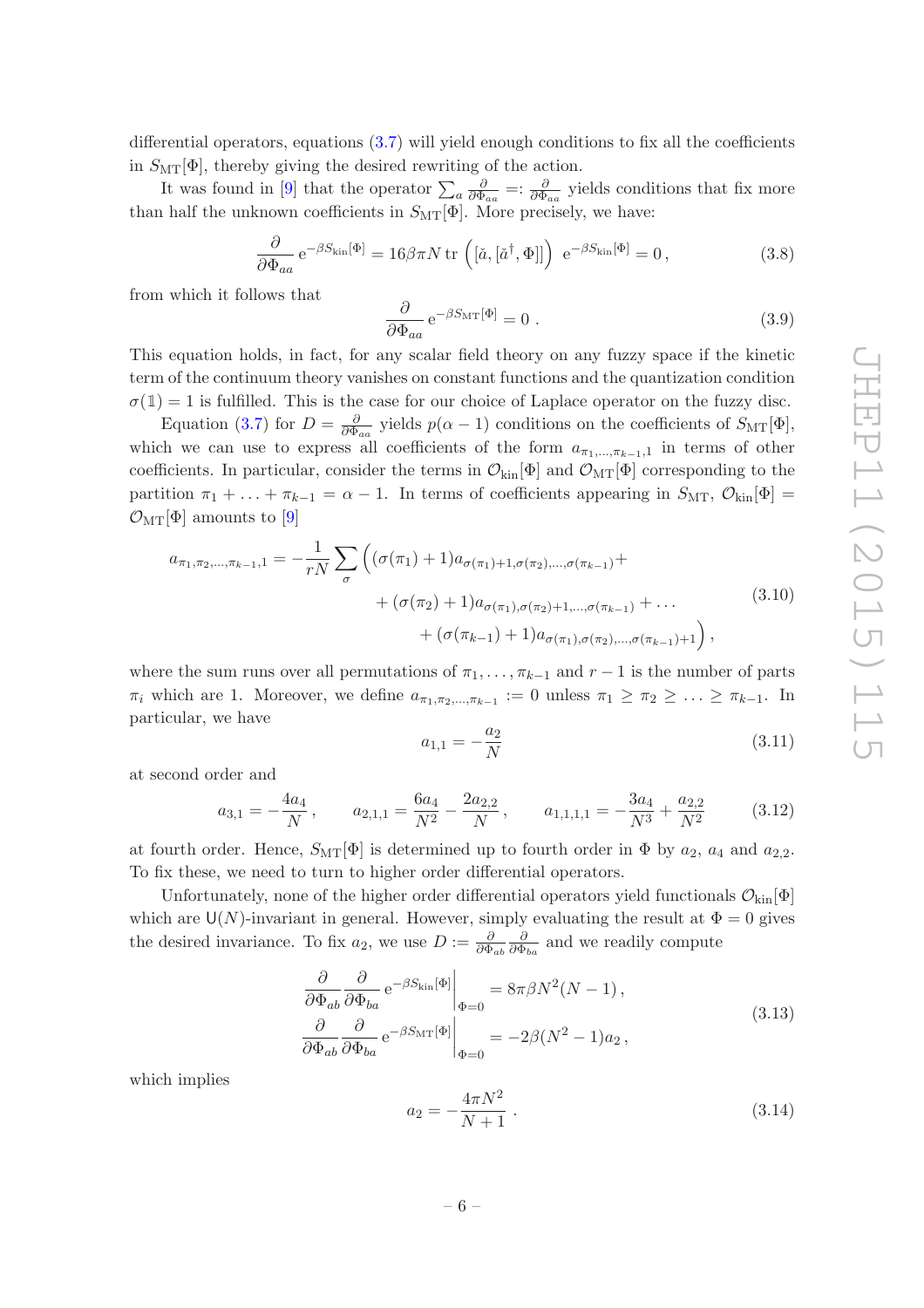Determining  $a_4$  and  $a_{2,2}$  is slightly more involved. We define two differential operators  $D_1$  and  $D_2$ ,

$$
D_1 := \frac{\partial}{\partial \Phi_{ab}} \frac{\partial}{\partial \Phi_{bc}} \frac{\partial}{\partial \Phi_{cd}} \frac{\partial}{\partial \Phi_{da}} \quad \text{and} \quad D_2 := \frac{\partial}{\partial \Phi_{ab}} \frac{\partial}{\partial \Phi_{ba}} \frac{\partial}{\partial \Phi_{cd}} \frac{\partial}{\partial \Phi_{dc}}, \quad (3.15)
$$

and we solve the pair of simultaneous equations

$$
D_i e^{-\beta S_{\text{kin}}[\Phi]} \Big|_{\Phi=0} = D_i e^{-\beta S_{\text{MT}}[\Phi]} \Big|_{\Phi=0}, \qquad i = 1, 2, \tag{3.16}
$$

which yields

$$
a_4 = \frac{8\beta\pi^2 N (12 - 3N^2 - N^3)}{3(N+1)(N+2)(N+3)},
$$
  
\n
$$
a_{2,2} = \frac{8\beta\pi^2 (36 + 36N - 3N^2 - 11N^3 - 2N^4)}{3(N+1)^2(N+2)(N+3)}.
$$
\n(3.17)

The computations for the sixth order coefficients are straightforward but cumbersome and we simply quote the result of some computer algebra:

$$
a_{6} = \frac{-64\beta^{2}\pi^{3}(N^{6}-15N^{5}-5N^{4}-123N^{3}+388N^{2}-30N-120)}{3(N-5)(N-3)(N+1)(N+2)(N+3)(N+4)(N+5)},
$$
  
\n
$$
a_{4,2} = \frac{-64\beta^{2}\pi^{3}(2N^{10}+4N^{9}-103N^{8}-81N^{7}+1462N^{6}+1610N^{5}-8783N^{4}-5865N^{3}+10830N^{2}+2700N+3600)}{3(N-5)(N-3)(N-2)N(N+1)^{2}(N+2)(N+3)(N+4)(N+5)},
$$
  
\n
$$
a_{3,3} = \frac{64\beta^{2}\pi^{3}(2N^{10}+2N^{9}-98N^{8}-129N^{7}+1634N^{6}+1384N^{5}-9226N^{4}-5905N^{3}+13960N^{2}+1800N+2400)}{3(N-5)(N-3)(N-2)N(N+1)^{2}(N+2)(N+3)(N+4)(N+5)},
$$
  
\n
$$
a_{2,2,2} = \frac{64\beta^{2}\pi^{3}(2N^{9}+6N^{8}-106N^{7}-191N^{6}+1653N^{5}+3008N^{4}-9364N^{3}-15795N^{2}+12135N+19020)}{3(N-5)(N-3)(N-2)(N+1)^{3}(N+2)(N+3)(N+4)(N+5)}.
$$
  
\n(3.18)

To keep our computations manageable, however, we limit ourselves to multitrace terms of quartic order in  $\Phi$ . It will turn out that this approximation is sufficient for all our purposes.

## <span id="page-8-0"></span>3.2 Limit of large matrix size

For computing the partition function of the multitrace action [\(3.5\)](#page-6-1) plus the potential term, we turn to the large N limit in order to apply the saddle point approximation later. Note that as usual in quantum field theory, a rescaling of the degrees of freedom needs to be accompanied by a rescaling of the fields and the involved coupling constants. This leads to a multiscaling limit which we discuss now.

As N goes to infinity, the discrete set of eigenvalues  $\lambda_1, \ldots, \lambda_N$  of  $\Phi$  goes over into a continuous function  $\lambda(x) = \lambda(\frac{i}{\lambda})$  $\frac{i}{N}$ ,  $0 < x \leq 1$ . Sums over powers of eigenvalues,  $tr(\Phi^j)$  =  $\sum_i (\lambda_i)^j$  turn into integrals  $N \int_0^1 dx \lambda(x)^j$ . Note that each trace yields a factor of N when being recast as an integral.

The maximum total scaling of the terms in the action is  $\sim N^2$ , which is fixed by the exponentiated Vandermonde determinant, cf. [\(3.3\)](#page-6-2). The coefficients of the multitrace action scale as follows:

$$
a_2 \sim N \,, \quad a_4 \sim \beta N \,, \quad a_{2,2} \sim \beta \,. \tag{3.19}
$$

We denote the scaling of the eigenvalues  $\lambda$ , and the couplings  $\beta$ , r, g by  $\rho_{\lambda}$ ,  $\rho_{\beta}$ ,  $\rho_r$  and  $\rho_q$ , respectively:

$$
\beta = N^{\rho_{\beta}} \tilde{\beta}, \qquad \lambda = N^{\rho_{\lambda}} \tilde{\lambda}, \qquad r = N^{\rho_{r}} \tilde{r}, \qquad g = N^{\rho_{g}} \tilde{g}. \tag{3.20}
$$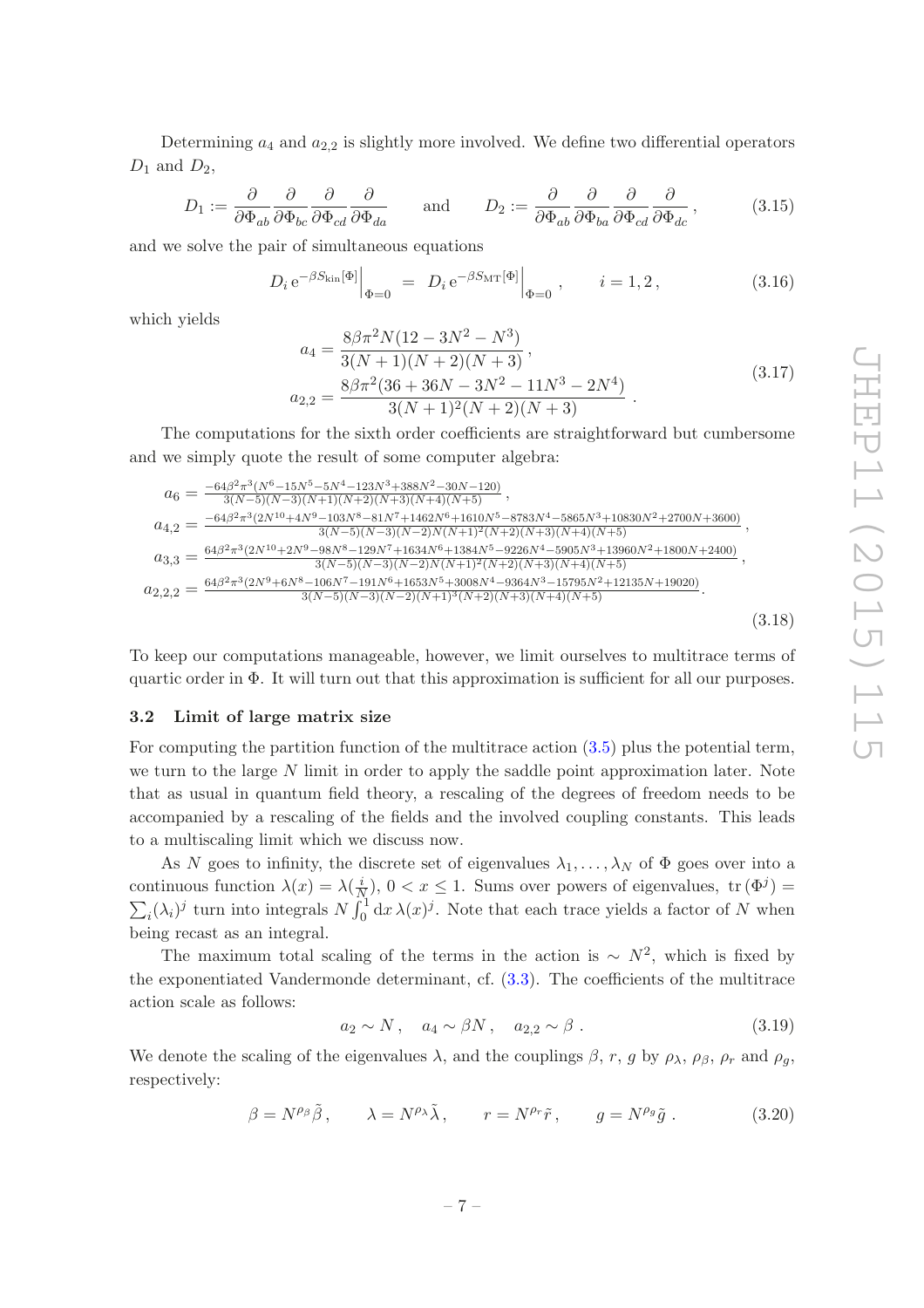With this notation, we obtain the following inequalities:

$$
\rho_{\beta} + 2 + 2\rho_{\lambda} \le 2, \qquad 2\rho_{\beta} + 2 + 4\rho_{\lambda} \le 2, \qquad 2\rho_{\beta} + 2 + 4\rho_{\lambda} \le 2, \n\rho_{\beta} + \rho_r + 2\rho_{\lambda} \le 2, \qquad \rho_{\beta} + \rho_g + 4\rho_{\lambda} \le 2.
$$
\n(3.21)

Each inequality corresponds to a summand in the action. For each summand, we have one power of  $\beta$  outside of the action and further powers from the coefficients, powers of N from the various traces and the coefficients as well as scalings of further couplings and the eigenvalues. We would like to choose a scaling that saturates as many inequalities as possible. The first three inequalities are saturated by  $\rho_{\beta} = -2\rho_{\lambda}$ , and the last two equations yield  $\rho_r = 2$  and  $\rho_g = -2\rho_\lambda$ . A convenient choice is therefore

$$
\rho_{\lambda} = \rho_{\beta} = \rho_g = 0 \quad \text{and} \quad \rho_r = 2. \tag{3.22}
$$

We can now write our model in terms of rescaled quantities. Instead of integrating over x, we integrate over  $\lambda$ :

$$
\int_0^1 dx \to \int_{\mathcal{I}} d\lambda \,\rho(\lambda) \,, \tag{3.23}
$$

where  $\rho(\lambda) := \frac{dx}{d\lambda}$  is the eigenvalue density and  $\mathcal I$  is its support. Introducing the moments

$$
c_i := \int_{\mathcal{I}} d\lambda \, \rho(\lambda) \, \lambda^i \,, \tag{3.24}
$$

we arrive at the action

<span id="page-9-2"></span>
$$
\beta S = \beta \left( \tilde{r}c_2 + gc_4 - 4\pi (c_2 - c_1^2) - \frac{8}{3} \beta \pi^2 (c_4 - 4c_3 c_1 + 6c_2 c_1^2 - 3c_1^4 + 2(c_2 - c_1^2)^2) \right) +
$$

$$
- \int_{\mathcal{I}} d\lambda d\mu \,\rho(\lambda) \log(|\lambda - \mu|) \rho(\mu) . \tag{3.25}
$$

## <span id="page-9-0"></span>4 The phase diagram

We now come to the computation of the phase diagram of scalar field theory on the fuzzy unit disc in the large  $N$  limit. We also compare our result to the numerical findings of [\[11\]](#page-18-3).

#### <span id="page-9-1"></span>4.1 Saddle point approximation

To compute the action [\(3.25\)](#page-9-2), we rewrite it as

<span id="page-9-3"></span>
$$
S[\rho(\lambda)] = \int_{\mathcal{I}} d\lambda \, \rho(\lambda) V(\lambda) - \int_{\mathcal{I}} d\lambda \, d\mu \, \rho(\lambda) \log(|\lambda - \mu|) \rho(\mu) + \xi \left( \int_{\mathcal{I}} d\lambda \, \rho(\lambda) - 1 \right), \tag{4.1}
$$

where the Lagrange multiplier  $\xi$  was included to fix the normalization of the eigenvalue density. The potential reads as

$$
V(\lambda) = \beta \left( \alpha_4 \lambda^4 + \alpha_{31} c_1 \lambda^3 + \lambda^2 \left( \alpha_2 + \alpha_{211} c_1^2 + \alpha_{22} c_2 \right) + \lambda \left( \alpha_{1111} c_1^3 + \alpha_{11} c_1 \right) \right) \ . \tag{4.2}
$$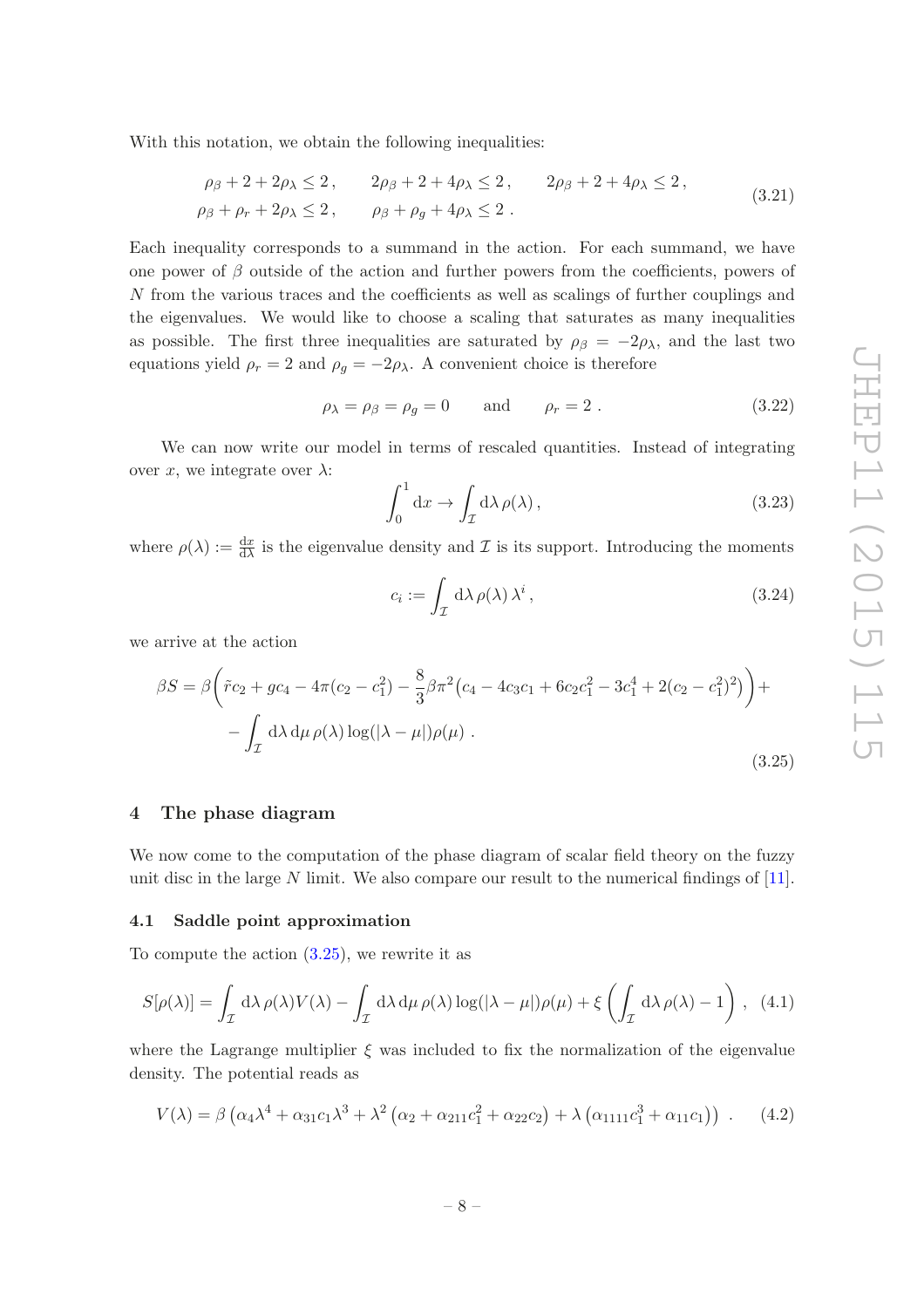This potential is in fact the general potential for the rewritten action of a quantum scalar field theory on an arbitrary fuzzy space<sup>[2](#page-10-0)</sup>, truncated at fourth order in  $\Phi$ . We recover our action [\(3.25\)](#page-9-2) with the following choice of coefficients:

$$
\alpha_{11} = 4\pi \,, \qquad \alpha_{1111} = \frac{8\pi^2 \beta}{3} \,, \qquad \alpha_2 = \tilde{r} - 4\pi \,, \qquad \alpha_{211} = -\frac{16\pi^2 \beta}{3} \,,
$$
\n
$$
\alpha_{22} = -\frac{16\pi^2 \beta}{3} \,, \qquad \alpha_{31} = \frac{32\pi^2 \beta}{3} \,, \qquad \alpha_4 = g - \frac{8\pi^2 \beta}{3} \,. \tag{4.3}
$$

The saddle point equation is obtained by varying the action [\(4.1\)](#page-9-3) with respect to  $\rho(\lambda)$ :

<span id="page-10-1"></span>
$$
\tilde{V}(\lambda) - 2 \int_{\mathcal{I}} d\mu \,\rho(\mu) \log(|\lambda - \mu|) + \xi = 0, \qquad (4.4)
$$

where

$$
\tilde{V}(\lambda) = \beta \Big( \alpha_4 \lambda^4 + \alpha_{31} (c_1 \lambda^3 + c_3 \lambda) + \alpha_2 \lambda^2 + \alpha_{211} c_1^2 \lambda^2 + \n+ 2 \alpha_{211} c_2 c_1 \lambda + 2 \alpha_{22} c_2 \lambda^2 + 4 \alpha_{1111} c_1^3 \lambda + 2 \alpha_{11} c_1 \lambda \Big) .
$$
\n(4.5)

The key object in finding the solution to [\(4.4\)](#page-10-1) is the resolvent

$$
W(\lambda) := \int d\mu \; \frac{\rho(\mu)}{\lambda - \mu}, \tag{4.6}
$$

which is an analytic function on  $\mathbb{C}\backslash\mathcal{I}$ . A detailed review of the application of the resolvent is given e.g. in  $[13, 14]$  $[13, 14]$  $[13, 14]$ , but for our purposes, the following observations are sufficient. First, note that we expect essentially two cases:  $\mathcal I$  can either be given by a single interval or by the disjoint union of two intervals. We will refer to these cases as the single cut and the double cut solutions. The resolvent's singular part  $\omega(\lambda)$  contains two roots  $\delta_i$  in the former case and four roots in the latter case. It necessarily satisfies

<span id="page-10-2"></span>
$$
\omega^2(\lambda) = M^2(\lambda) \prod_i (\lambda - \delta_i) = \tilde{V}'^2(\lambda) - R(\lambda), \qquad (4.7)
$$

where  $M(\lambda)$  is some polynomial in  $\lambda$  and  $R(\lambda)$  is a polynomial of one degree less than  $\tilde{V}'(\lambda)$ . The jump over the cut  $\mathcal I$  yields the eigenvalue density according to

$$
\rho(\lambda) = -\frac{1}{2\pi i} \big( W(\lambda + i\varepsilon) - W(\lambda - i\varepsilon) \big) \,, \tag{4.8}
$$

which implies that

$$
\rho(\lambda) = \frac{1}{2\pi} |M(\lambda)| \sqrt{(\delta_2 - \lambda)(\lambda - \delta_1)}, \quad \mathcal{I} = [\delta_1, \delta_2]
$$
\n(4.9)

for the single cut solution or, for the double cut solution,

$$
\rho(\lambda) = \frac{1}{2\pi} |M(\lambda)| \sqrt{(\delta_4 - \lambda)(\lambda - \delta_3)(\delta_2 - \lambda)(\delta_1 - \lambda)}, \quad \mathcal{I} = [\delta_1, \delta_2] \cup [\delta_3, \delta_4], \tag{4.10}
$$

where we assumed  $\delta_4 > \delta_3 > 0 > \delta_2 > \delta_1$ .

<span id="page-10-0"></span><sup>&</sup>lt;sup>2</sup> assuming that the Laplace operator satisfies  $\Delta \mathbb{1} = 0$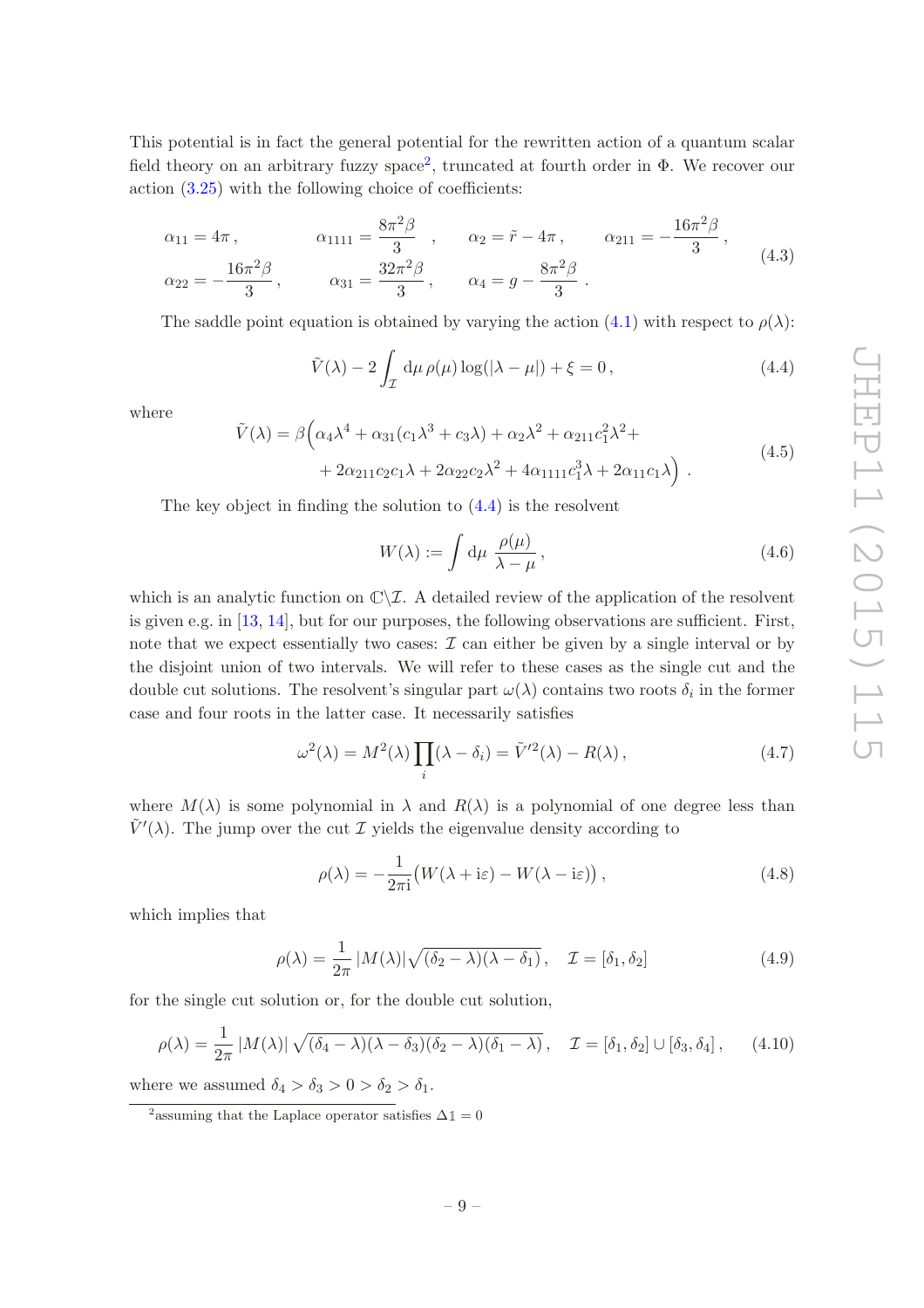## <span id="page-11-0"></span>4.2 Solutions

As explained later, we will be interested in two types of solutions. The eigenvalue densities of these solutions have support on a single interval and the disjoint union of two intervals, respectively. The results of related computations can be found in [\[15](#page-18-7), [16\]](#page-18-8) as well as [\[2,](#page-17-1) [3\]](#page-17-2).

We will start with the former case and put  $\mathcal{I} = [s - d, s + d]$ . Equation [\(4.7\)](#page-10-2) fixes the polynomial

$$
M(\lambda) = m_0 + m_1 \lambda + m_2 \lambda^2 \tag{4.11}
$$

as well as d. We then use the normalization of  $\rho(\lambda)$ ,  $c_0 = 1$ , and the self-consistency conditions for  $c_1$ ,  $c_2$  and  $c_3$  to fix the remaining unknowns. We obtain the eigenvalue density

<span id="page-11-1"></span>
$$
\rho(\lambda) = \frac{1}{2\pi} |m_0 + m_1\lambda + m_2\lambda^2| \sqrt{d^2 - (s - \lambda)^2}
$$
 (4.12)

with

$$
m_0 = \beta (2\alpha_{211}c_1^2 + 3s\alpha_{31}c_1 + 2\alpha_2 + 2(d^2 + 2s^2)\alpha_4 + 4c_2\alpha_{22}),
$$
  
\n
$$
m_1 = \beta (4s\alpha_4 + 3c_1\alpha_{31}), \quad m_2 = 4\beta\alpha_4.
$$
\n(4.13)

Additionally, we obtain from [\(4.7\)](#page-10-2) the equation

$$
8\alpha_4 s^3 + 6c_1 \alpha_{31} s^2 + (12\alpha_4 d^2 + 4\alpha_2 + 8c_2 \alpha_{22} + 4c_1^2 \alpha_{211}) s + 4c_1 \alpha_{11} ++ 3d^2 c_1 \alpha_{31} + 2c_3 \alpha_{31} + 4c_1 c_2 \alpha_{211} + 8c_1^3 \alpha_{1111} = 0.
$$
 (4.14a)

The normalization condition  $c_0 = 1$  implies

$$
\frac{1}{4}\beta d^2 \left(2\alpha_2 + 2\alpha_{211}c_1^2 + 4\alpha_{22}c_2 + 6\alpha_{31}c_1s + 3\alpha_4\left(d^2 + 4s^2\right)\right) = 1,
$$
\n(4.14b)

and self-consistency conditions for  $c_1$ ,  $c_2$  and  $c_3$  read as

$$
8\beta d^2 s \left(\alpha_2 + 2\alpha_{22}c_2 + 3\alpha_4 \left(d^2 + 2s^2\right)\right) + \\ + c_1 \left(\beta d^2 \left(8\alpha_{211}c_1s + 3\alpha_{31} \left(d^2 + 8s^2\right)\right) - 16\right) = 0, \tag{4.14c}
$$

$$
2c_2 \left(\alpha_{22}\beta d^2 \left(d^2+4s^2\right)-4\right)+\beta d^2 \left(\alpha_{211}c_1^2 \left(d^2+4s^2\right)+\right.
$$
  
+6\alpha\_{31}c\_1 s \left(d^2+2s^2\right)+\alpha\_2 \left(d^2+4s^2\right)+2\alpha\_4 \left(d^4+12d^2 s^2+12s^4\right)\right)=0, \tag{4.14d}

and

$$
32c_3 + \beta d^2 \left( -4\alpha_{211}c_1^2 \left( 3d^2 s + 4s^3 \right) - 4\alpha_2 \left( 3d^2 s + 4s^3 \right) - 8\alpha_{22}c_2 s \left( 3d^2 + 4s^2 \right) + \right. \\ \left. -3\alpha_{31}c_1 \left( d^4 + 18d^2 s^2 + 16s^4 \right) - 12\alpha_4 s \left( 3d^4 + 14d^2 s^2 + 8s^4 \right) \right) = 0 \tag{4.14e}
$$

The combined solution of these equations leads to rather involved expressions which do not provide any further insight. The special case  $s = 0$ , however, does yield manageable expressions and it will be of interest to us later on. Here, the eigenvalue distribution is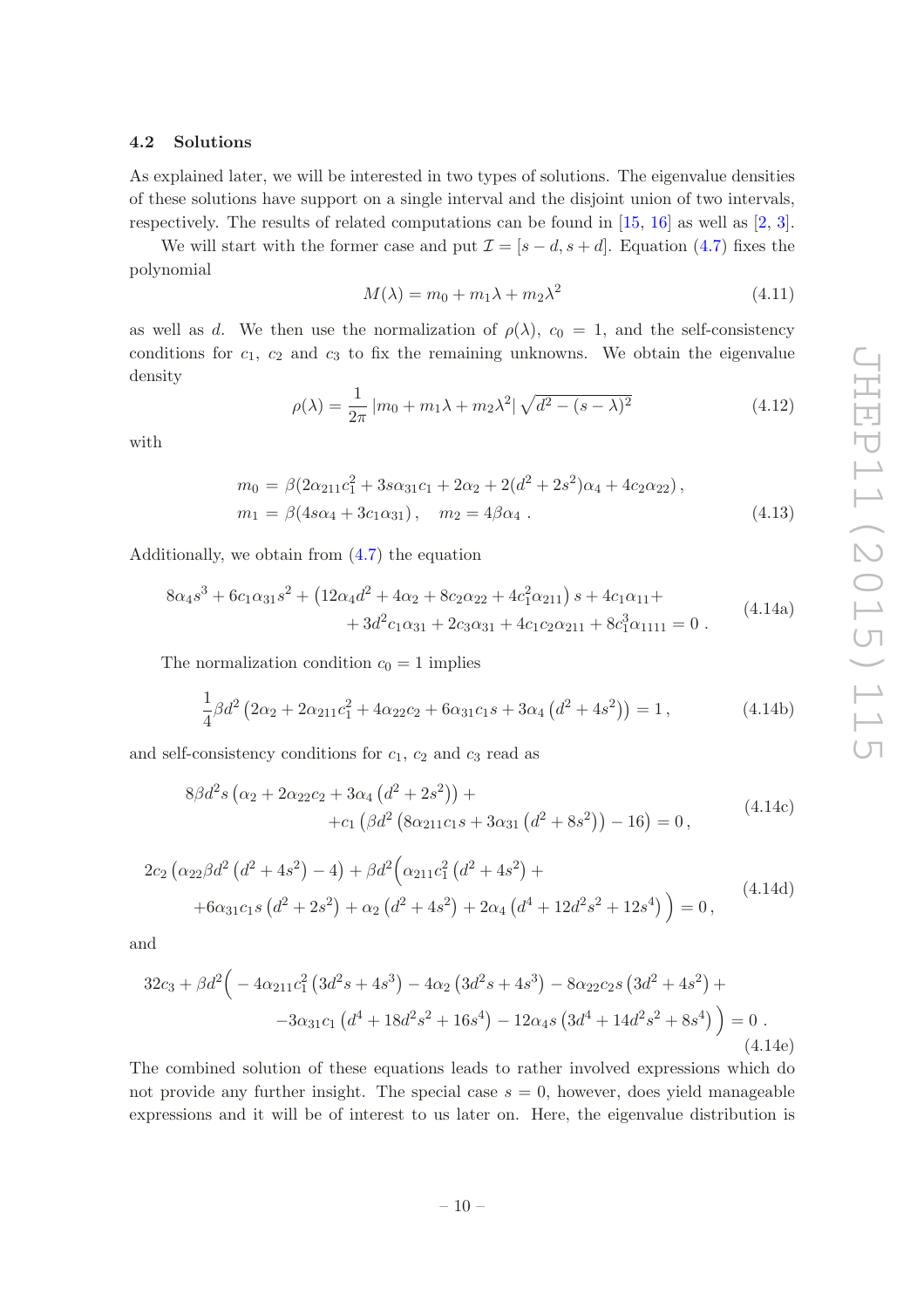symmetric and correspondingly,  $c_1 = c_3 = 0$ . This also implies that  $\alpha_{211}$ ,  $\alpha_{31}$  and  $\alpha_{1111}$ can be put to zero. We obtain the eigenvalue density

$$
\rho(\lambda) = \frac{\sqrt{d^2 - \lambda^2} \left| 4 - d^2 \beta \left( d^2 - 4\lambda^2 \right) \alpha_4 \right|}{2d^2 \pi}, \qquad (4.15)
$$

where the boundary  $d$  is determined by the equation

$$
\beta^2 \alpha_4 \alpha_{22} d^8 + (12\beta \alpha_4 + 4\beta \alpha_{22}) d^4 + 8\beta \alpha_2 d^2 - 16 = 0.
$$
 (4.16)

Note that the above equations can be used to reproduce the results of [\[3\]](#page-17-2) with the appropriate choices of  $\alpha_2$ ,  $\alpha_{22}$  and  $\alpha_4$ .

Let us now turn to the symmetric double cut solution with support on the interval  $\mathcal{I} = [-\sqrt{s+d}, -\sqrt{s-d}] \cup [\sqrt{s-d}, \sqrt{s+d}]$ . Again, this is a solution with a symmetric eigenvalue density, and we thus put  $c_1 = c_3 = \alpha_{211} = \alpha_{31} = \alpha_{1111} = 0$ . Following the same steps as above, we obtain

$$
\rho(\lambda) = \frac{2\alpha_4 \beta |\lambda| \sqrt{d^2 - (s - \lambda^2)^2}}{\pi} \,. \tag{4.17}
$$

The normalization condition of the eigenvalue density and the self consistency for  $c_2$  lead to

$$
d^2\beta\alpha_4 = 1\,, \quad d^2\beta\alpha_4 s = c_2\,,\tag{4.18}
$$

which, together with  $(4.7)$ , yield

$$
c_2 = s
$$
,  $d = \frac{1}{\sqrt{\beta \alpha_4}}$ ,  $s = -\frac{\alpha_2}{2(\alpha_4 + \alpha_{22})}$ . (4.19)

## <span id="page-12-0"></span>4.3 Phase diagram

Comparing with previous studies of scalar field theories on fuzzy spaces [\[2,](#page-17-1) [3](#page-17-2)] as well as the numerical results of [\[11](#page-18-3), [17](#page-18-9)[–19\]](#page-18-10), we expect three phases: a symmetric single cut solution, in which the eigenvalue density has support on a single symmetric interval  $\mathcal{I} = [-d, d]$ , a symmetric double cut solution, in which the eigenvalue density has support on two symmetric intervals  $\mathcal{I} = [-\sqrt{s+d}, -\sqrt{s-d}] \cup [\sqrt{s-d}, \sqrt{s+d}]$  and an asymmetric single cut solution, in which the eigenvalue density has support on the interval  $\mathcal{I} = [s - d, s + d]$ . These phases are also called disorder phase, non-uniform order phase and uniform order phase, respectively. There should be a third order phase transition between the first two phases and a second order transition between the last two phases. The former is actually the usual phase transition in a hermitian matrix model with quartic even potential, while the latter is the analogue of the usual phase transition in two-dimensional scalar quantum field theory, cf. [\[20](#page-18-11)].

We start by considering the existence boundaries of the various phases. We are interested in the parameter range in which a phase transition can occur, i.e. essentially positive  $g$  and negative  $r$ . Note, however, that for the potential to be bounded from below, we need a positive coefficient of  $\lambda^4$  in the potential [\(4.1\)](#page-9-3). This restricts our parameter space to

$$
\tilde{r} \le 0
$$
 and  $g > \frac{8\pi^2 \beta}{3}$ . (4.20)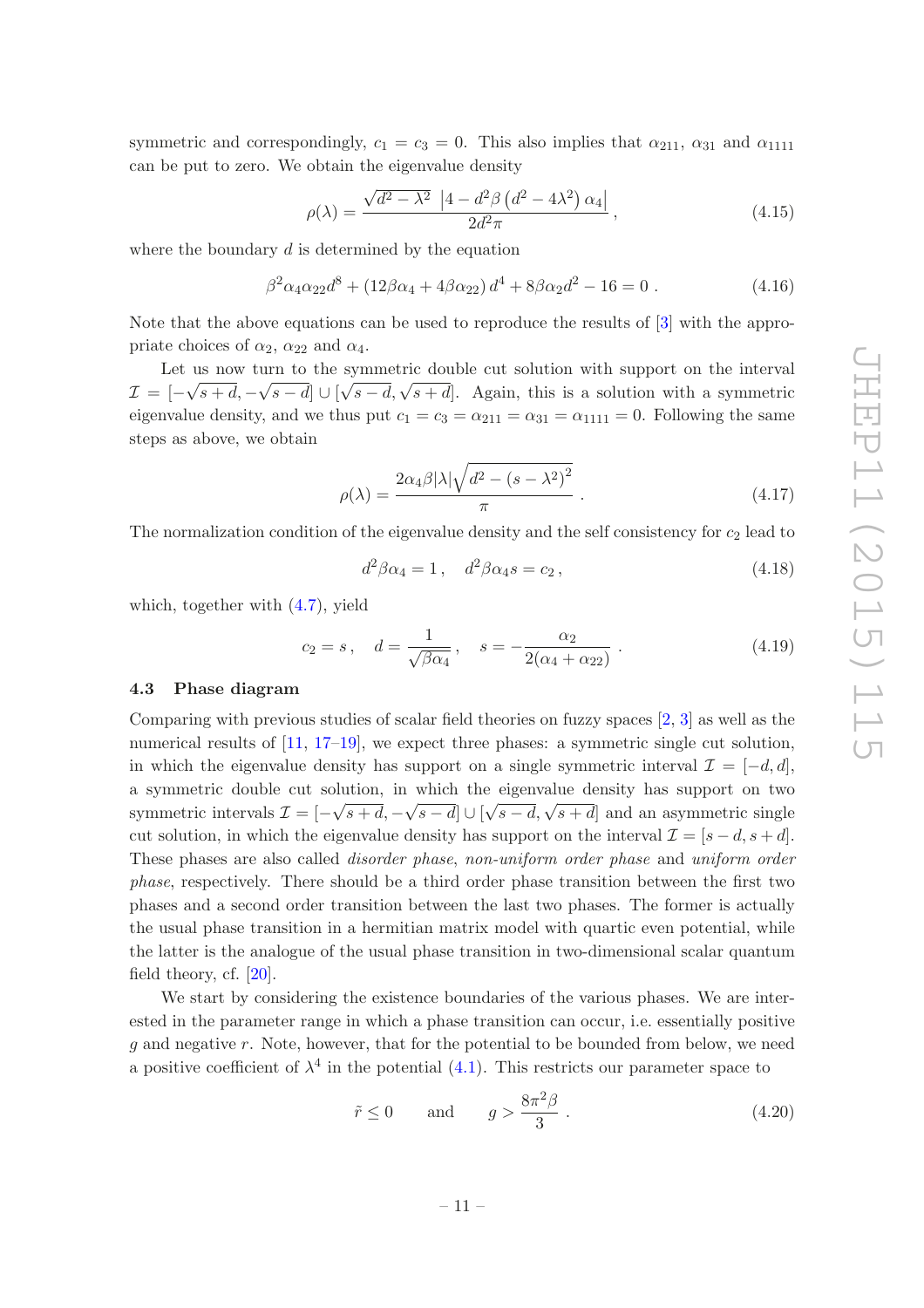At the existence boundary of the symmetric single cut solution, the eigenvalue density develops a third root at  $\lambda = 0$ , signaling the transition to the symmetric double cut regime. Putting  $\rho(0) = 0$ , we can solve for  $d^2$ , which, together with the consistency condition  $c_0 = 1$ yields an expression for  $c_2$ , which in turn yields the existence boundary

<span id="page-13-0"></span>
$$
\alpha_2 = -\frac{2(\alpha_4 + \alpha_{22})}{\sqrt{\beta \alpha_4}}.
$$
\n(4.21)

In the case of our model [\(3.25\)](#page-9-2), the existence boundary is thus at

$$
\tilde{r} = \frac{2\left(8\pi^2\beta - g\right)}{\sqrt{3\beta\left(3g - 8\pi^2\beta\right)}} + 4\pi \ . \tag{4.22}
$$

Next, we turn to the existence boundary of the symmetric double cut solution supported on the interval  $\mathcal{I} = [-\sqrt{s+d}, -\sqrt{s-d}] \cup [\sqrt{s-d}, \sqrt{s+d}]$ . Here, one readily finds that the existence boundary agrees with that of the symmetric single cut, [\(4.21\)](#page-13-0).

Finally, the asymmetric single cut solution only makes sense as long as  $s - d > 0$  and  $\rho(\lambda) \geq 0$ . This leads to complicated algebraic relations, which cannot be brought into a nice analytical expression. Instead, we simply check the validity of our solutions manually, whenever required.

As shown using an approximation in [\[3\]](#page-17-2), the asymmetric single cut solution as well as the symmetric double cut solution exist on overlapping regions of the parameter space. To determine the preferred phase, we have to compare the free energy of both solutions since a physical system will adopt the phase with the lowest possible free energy. The latter is defined as  $F := -\log(\mathcal{Z})$ , where  $\mathcal Z$  is the partition function of our model. In the saddle point approximation, we correspondingly have  $F = \beta S[\rho(\lambda)] - \beta S_{\text{free}}[\rho_{\text{free}}(\lambda)]$ , where  $S_{\text{free}}$  is the free action, truncated at quadratic order in  $\Phi$  and  $\rho_{\text{free}}(\lambda)$  is the corresponding eigenvalue density. By subtracting the free part, we only let the connected diagrams contribute to the free energy. Note that

$$
\beta S[\rho(\lambda)] = \int_{\mathcal{I}} d\lambda \, \rho(\lambda) \left( V(\lambda) - \frac{1}{2} \tilde{V}(\lambda) \right) - \frac{1}{2} \xi \,, \tag{4.23}
$$

as follows from [\(4.1\)](#page-9-3) and [\(4.4\)](#page-10-1). The Lagrange multiplier  $\xi$  is determined by solving (4.4) at a suitable point  $\lambda \in \mathcal{I}$ . For example, in the case of the symmetric single cut solution, we can choose  $\lambda = 0$  to obtain  $\xi = 2 \int_{\mathcal{I}} d\mu \rho(\mu) \log |\mu|$  as well as the following expression for the free energy:

$$
F = \frac{3}{128}\beta^2 \alpha_4^2 d^8 + \frac{1}{32}\beta^2 \alpha_2 \alpha_4 d^6 - \frac{1}{8}\beta \alpha_4 d^4 + \frac{1}{8}\beta \alpha_2 d^2 - \frac{1}{2}\log\left(-\frac{1}{2}d^2 \beta \alpha_2\right) - \frac{1}{4}
$$
 (4.24)

or

$$
F = \frac{1}{384} \beta^2 \left( 3g - 8\pi^2 \beta \right)^2 d^8 + \frac{1}{96} (\tilde{r} - 4\pi) \beta^2 \left( 3g - 8\pi^2 \beta \right) d^6 - \frac{1}{24} \beta \left( 3g - 8\pi^2 \beta \right) d^4 +
$$
  
+ 
$$
\frac{1}{8} (\tilde{r} - 4\pi) \beta d^2 - \frac{1}{2} \log \left( -\frac{1}{2} d^2 (\tilde{r} - 4\pi) \beta \right) - \frac{1}{4}
$$
(4.25)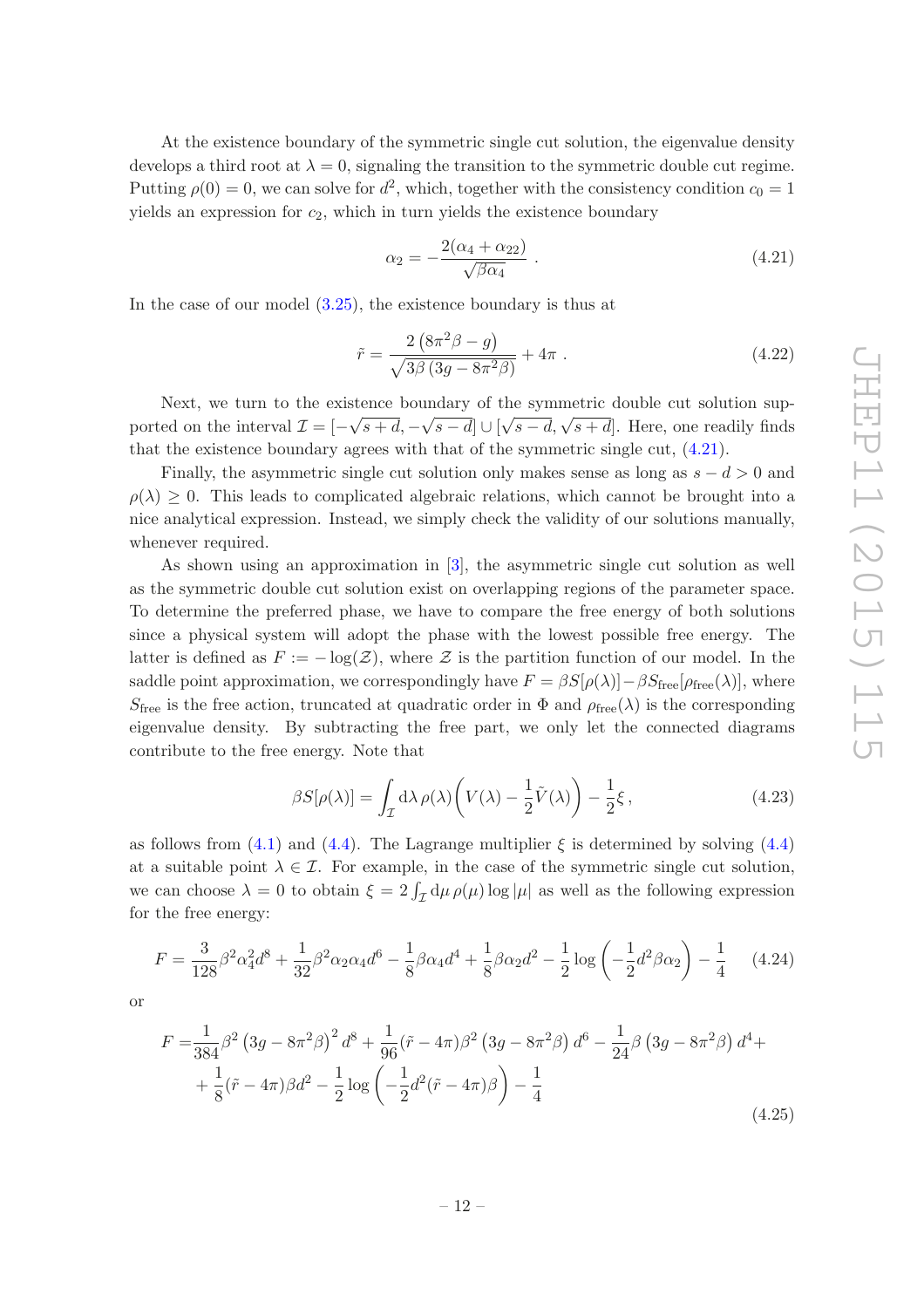in the case of our model [\(3.25\)](#page-9-2).

In the cases of the symmetric double cut and asymmetric single cut solutions, we follow the choices of [\[3\]](#page-17-2) and determine  $\xi$  at  $\lambda = \pm \sqrt{s}$  and  $\lambda = s$ , respectively. For the symmetric double cut, we have

$$
\beta S[\rho(\lambda)] = \int_{\mathcal{I}} d\lambda \,\rho(\lambda) \left( V(\lambda) - \frac{1}{2} \tilde{V}(\lambda) - \frac{1}{2} \log |\lambda - \sqrt{s}| - \frac{1}{2} \log |\lambda + \sqrt{s}| \right) +
$$
  
 
$$
+ \frac{1}{4} \tilde{V}(\sqrt{s}) + \frac{1}{4} \tilde{V}(-\sqrt{s}), \tag{4.26}
$$

which evaluates to

$$
F = -\frac{\beta \alpha_2^2}{4(\alpha_4 + \alpha_{22})} + \frac{1}{4} \log \left( \frac{\alpha_4}{\beta \alpha_2^2} \right) - \frac{3}{8},\tag{4.27}
$$

and for our model [\(3.25\)](#page-9-2) reads as

$$
F = -\frac{\beta(\tilde{r} - 4\pi)^2}{4(g - 8\pi^2 \beta)} + \frac{1}{4} \log \left( \frac{3g - 8\pi^2 \beta}{3(\tilde{r} - 4\pi)^2 \beta} \right) - \frac{3}{8} \,. \tag{4.28}
$$

For the asymmetric single cut, we have

$$
\beta S[\rho(\lambda)] = \int_{\mathcal{I}} d\lambda \, \rho(\lambda) \left( V(\lambda) - \frac{1}{2} \tilde{V}(\lambda) - \log|\lambda - s| \right) + \frac{1}{2} \tilde{V}(s) \,, \tag{4.29}
$$

which leads to the following lengthy expression:

$$
F = \frac{3}{128}\beta^2\alpha_4^2d^8 + \frac{3}{16}s^2\beta^2\alpha_4^2d^6 - \frac{3s^3\beta^2\alpha_4^2d^6}{8c_1} + \frac{1}{32}\beta^2\alpha_2\alpha_4d^6 + \frac{1}{32}\beta^2c_1^2\alpha_4\alpha_{211}d^6 + -\frac{1}{8}\beta\alpha_4d^4 + \frac{1}{8}\beta\alpha_2d^2 - \frac{3}{2}s^2\beta\alpha_4d^2 + s\beta c_1\alpha_4d^2 - \frac{s^3\beta\alpha_4d^2}{c_1} + \frac{1}{8}\beta c_1^2\alpha_{211}d^2 + +\frac{3\beta c_1^2\alpha_4\alpha_{211}d^2}{4\alpha_{22}} - \frac{3s\beta c_1\alpha_4\alpha_{211}d^2}{4\alpha_{22}} + \frac{\beta c_1^4\alpha_{211}^2}{2\alpha_{22}} - \frac{s\beta c_1^3\alpha_{211}^2}{2\alpha_{22}} - \frac{1}{2}\log\left(-\frac{1}{2}d\beta\alpha_2\right) + -\frac{1}{2}s^2\beta\alpha_2 + s\beta c_1\alpha_2 - 6s^4\beta\alpha_4 + 2s^3\beta c_1\alpha_4 + \frac{4s^5\beta\alpha_4}{c_1} + s\beta c_1\alpha_{11} + s\beta c_1^3\alpha_{211} + -\frac{1}{2}s^2\beta c_1^2\alpha_{211} + \frac{\beta c_1^2\alpha_2\alpha_{211}}{2\alpha_{22}} - \frac{s\beta c_1\alpha_2\alpha_{211}}{2\alpha_{22}} - \frac{3s^2\beta c_1^2\alpha_4\alpha_{211}}{\alpha_{22}} + \frac{3s^3\beta c_1\alpha_4\alpha_{211}}{\alpha_{22}} + -\beta c_1^4\alpha_{1111} + 2s\beta c_1^3\alpha_{1111} - \frac{1}{4} + \frac{s^2}{3d^2} + \frac{4sc_1}{3d^2} - \frac{c_1^2\alpha_{211}}{\alpha_{22}d^2} + \frac{sc_1\alpha_{211}}{\alpha
$$

where the variables are subject to the constraints [\(4.14\)](#page-11-1).

As consistency checks of our results, we readily verify that the free energies for the symmetric single cut and the symmetric double cut solutions agree at the common existence boundary, where we expect the usual third order phase transition of hermitian matrix models with quartic order potential. Furthermore, the free energy for the asymmetric single cut reduces to that of the symmetric single cut if  $s = 0$ . Finally, the free energies of both the symmetric single cut and the symmetric double cut solutions reduce to those of [\[13,](#page-18-5) [15](#page-18-7), [16\]](#page-18-8) with the correct choice of parameters.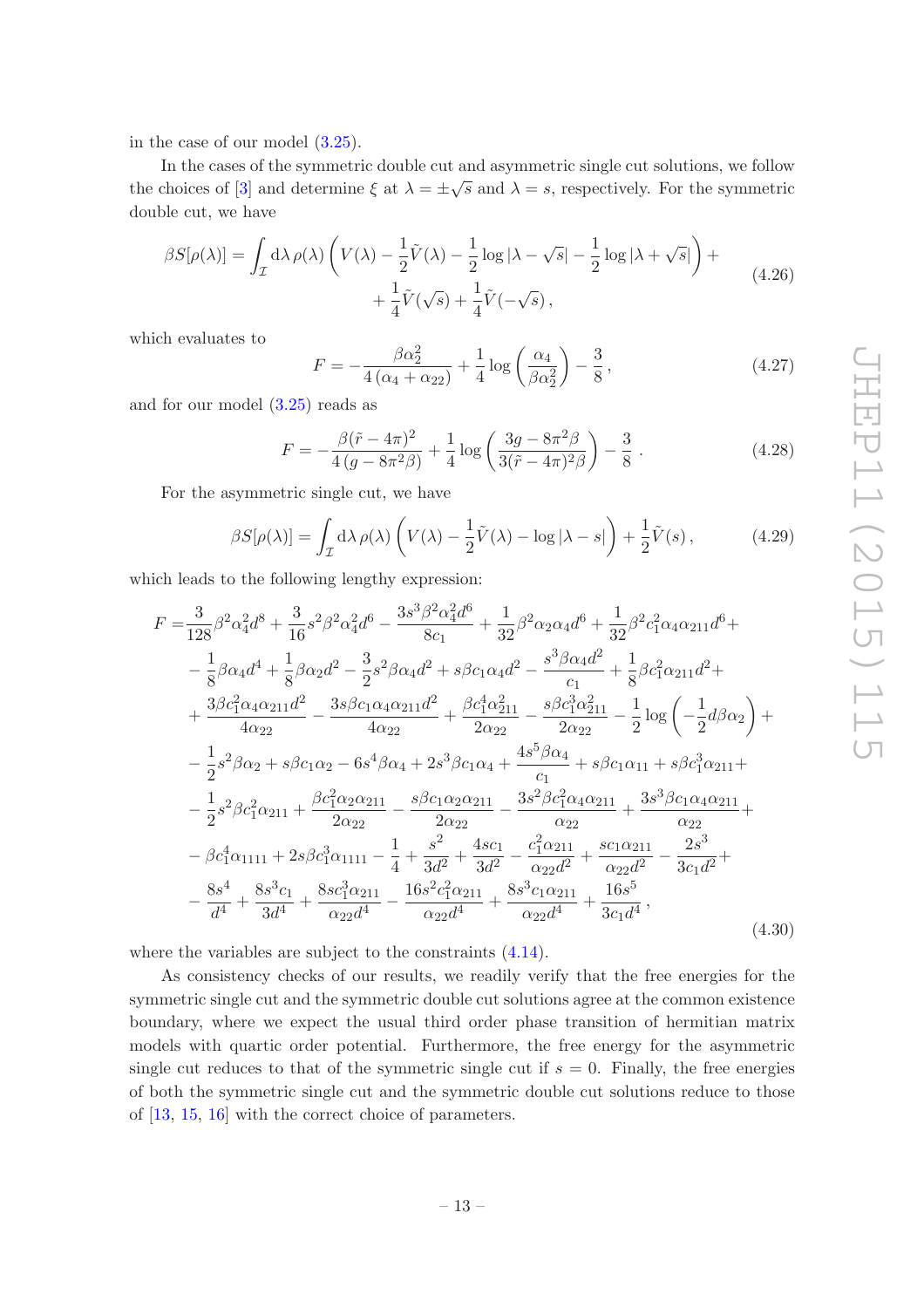

<span id="page-15-0"></span>**Figure 1.** The phase diagram of scalar field theory on the fuzzy disc for  $\beta = 1$ . The phases I, II and III correspond to the symmetric single cut, symmetric double cut and asymmetric single cut solutions. The approximately straight line has asymptotic slope  $-\frac{8\pi}{3\sqrt{2}}$  $rac{8\pi}{3\sqrt{3}}$ .

The phase transition between the asymmetric single cut and the symmetric double cut is now found by equating the corresponding free energies. The resulting equations are again too involved to be reformulated in analytical form, and we find the corresponding solution using simple numerical methods.

Altogether, we obtain the phase diagram given in figure [1.](#page-15-0) As discussed above, low values of g are forbidden, which is an artifact of our approximation. Also, for very low values of both g and  $|r|$ , our approximation of the kinetic term becomes unreliable. In the remaining parameter space, we have three distinct phases in which the symmetric single cut, the symmetric double cut and the asymmetric single cut solutions are appropriate. In figure [1,](#page-15-0) these phases are labeled as I, II and III. The phase transition between I and II is the analogue of the usual third order phase transition in hermitian matrix models with quartic even potential. The phase transition between II and III is the second order phase transition also found in real scalar field theory with quartic even potential on the plane. Note that the phase transition from II to III is essentially given by a straight line  $g \approx -4.84 r$ , and computing the phase boundary for high values of  $-r$  confirm this feature of our plot in figure [1.](#page-15-0)

Using our formulas, we can now compute the slope of the straight line analytically. Our approximation of the kinetic term by multitrace expressions of quartic order in  $\Phi$  becomes better for large values of  $q$  and  $r$ , and we can restrict ourselves to these. As a second input, we find from numerically solving our equations that at the phase boundary where the free energies of phase II and III agree, d tends to a fixed value  $d \approx \frac{1}{2}$  $\frac{1}{2}$ . Both assumptions allow us to linearize our equations, which gives us the expressions

<span id="page-15-1"></span>
$$
d = \frac{3^{\frac{1}{4}}}{\sqrt{2\pi}} \approx 0.5250 \quad \text{and} \quad g = -\frac{8\pi}{3\sqrt{3}} r \approx -4.84 r \,. \tag{4.31}
$$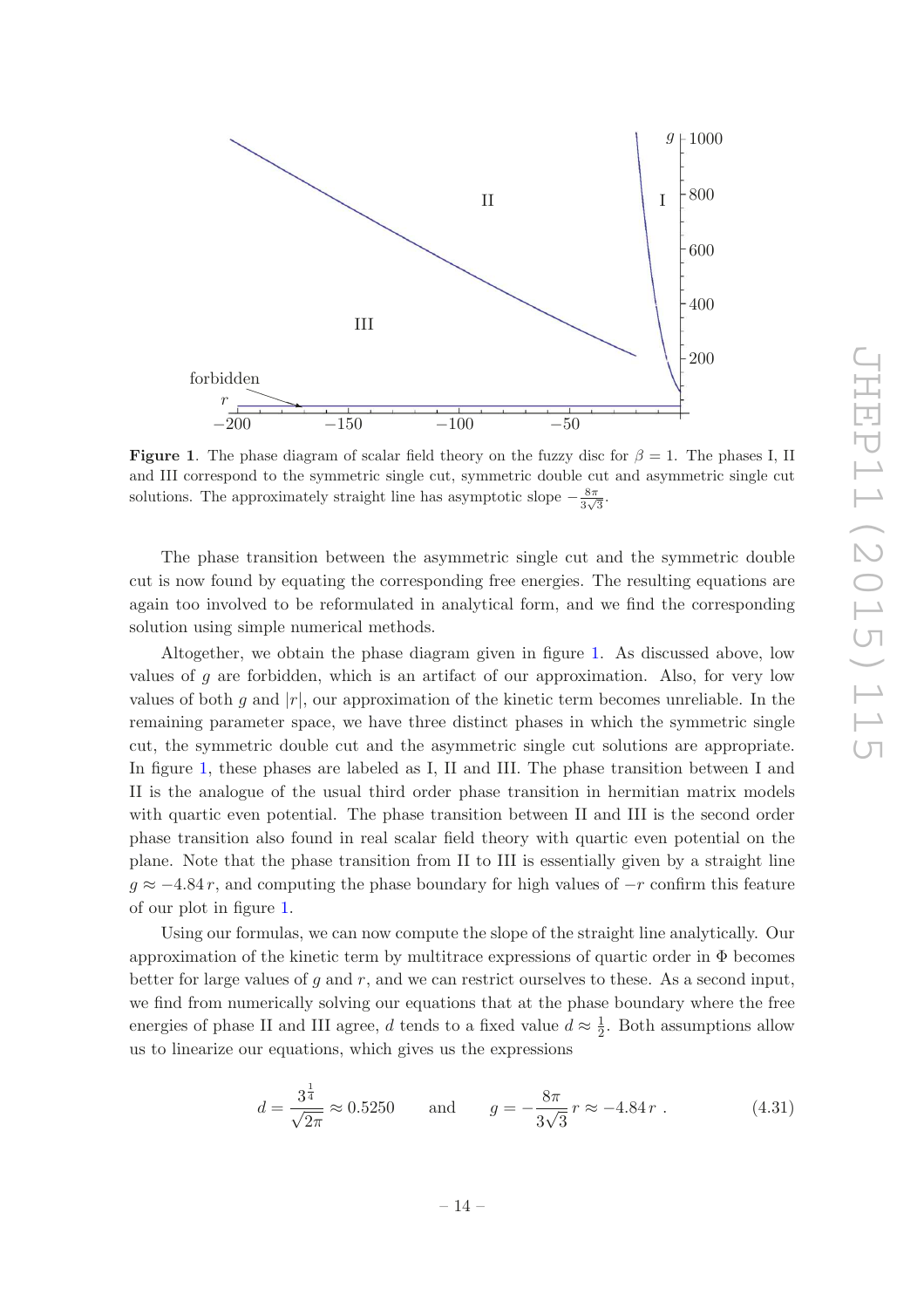#### <span id="page-16-0"></span>4.4 Comparison to numerical results

Having computed the phase diagram, let us now compare our results to those of [\[11\]](#page-18-3). There it was found that neither the coupling q nor the field are renormalized, while  $r$  is renormalized as  $r = \tilde{r}N^{\frac{1}{3}}$ . While we also find that only r requires renormalization, our factor is different,  $r = \tilde{r}N^2$ .

The three phases we obtained are also found in the numerical analysis and as stated before, the symmetric single cut, the symmetric double cut and the asymmetric single cut solutions correspond to the disorder phase, the non-uniform order phase and the uniform order phase, respectively. We recover again the fact that the phase transition between the non-uniform order and the uniform order phases is given by a straight line. However, the best fit of [\[11\]](#page-18-3) suggested a relation  $g \approx -0.51 r$ , while we found  $g \approx -4.84 r$ . We are not sure about the source of this discrepancy. It might be due to our different renormalization of r together with errors introduced by our approximation of the kinetic term by expressions of fourth order in  $\Phi$  or numerical errors for low values of N in [\[11](#page-18-3)]. The fact that we recover a perfect straight line for larger values of  $|r|$  suggests that the approximation of the kinetic term is indeed a good one in that parameter range. A last possible cause for the quantitative difference of our results to those of [\[11\]](#page-18-3) might be the different choices of Laplace operators.

Recall that scalar field theory on  $\mathbb{R}^2$  with quartic even potential exhibits a phase transition with a phase boundary given by a straight line, cf. the numerical results of [\[21\]](#page-18-12). Scalar field theories on two-dimensional fuzzy spaces necessarily inherit this phase transition, and the straight line was found in the numerical studies of [\[11,](#page-18-3) [17](#page-18-9)[–19](#page-18-10)] on the fuzzy sphere and the fuzzy disc. We reproduced this line by analytical methods.

## <span id="page-16-1"></span>5 Conclusions

In this letter, we computed the phase diagram of quantum scalar field theory on the fuzzy disc using bootstrapping and matrix model techniques. These methods are analytical but employ a perturbative expansion of the kinetic term of the scalar field theory, analogous to a high-temperature expansion. The result is a hermitian matrix model with an action containing multitrace terms.

It had been an initial hope that scalar field theory on the fuzzy disc, which is possibly the simplest fuzzy field theory, exhibits some special features allowing a bootstrapping to all orders in the field. Unfortunately, this was not the case.

We proceeded to compute the partition function of the matrix model in the limit of large matrix size using a saddle point approximation. We also derived expressions for the free energy in various phases. All our results were given in a very general form, applying to arbitrary multitrace models with actions of quartic order in the matrix. In particular, the free energy for the various phases of quantum scalar field theories on any fuzzy space can readily be written down using our equations.

We computed the shape of the phase diagram for scalar field theory on the fuzzy disc with quartic even potential and derived the relevant phase boundaries analytically. We find three phases: In the first phase, the disorder phase, the potential has essentially the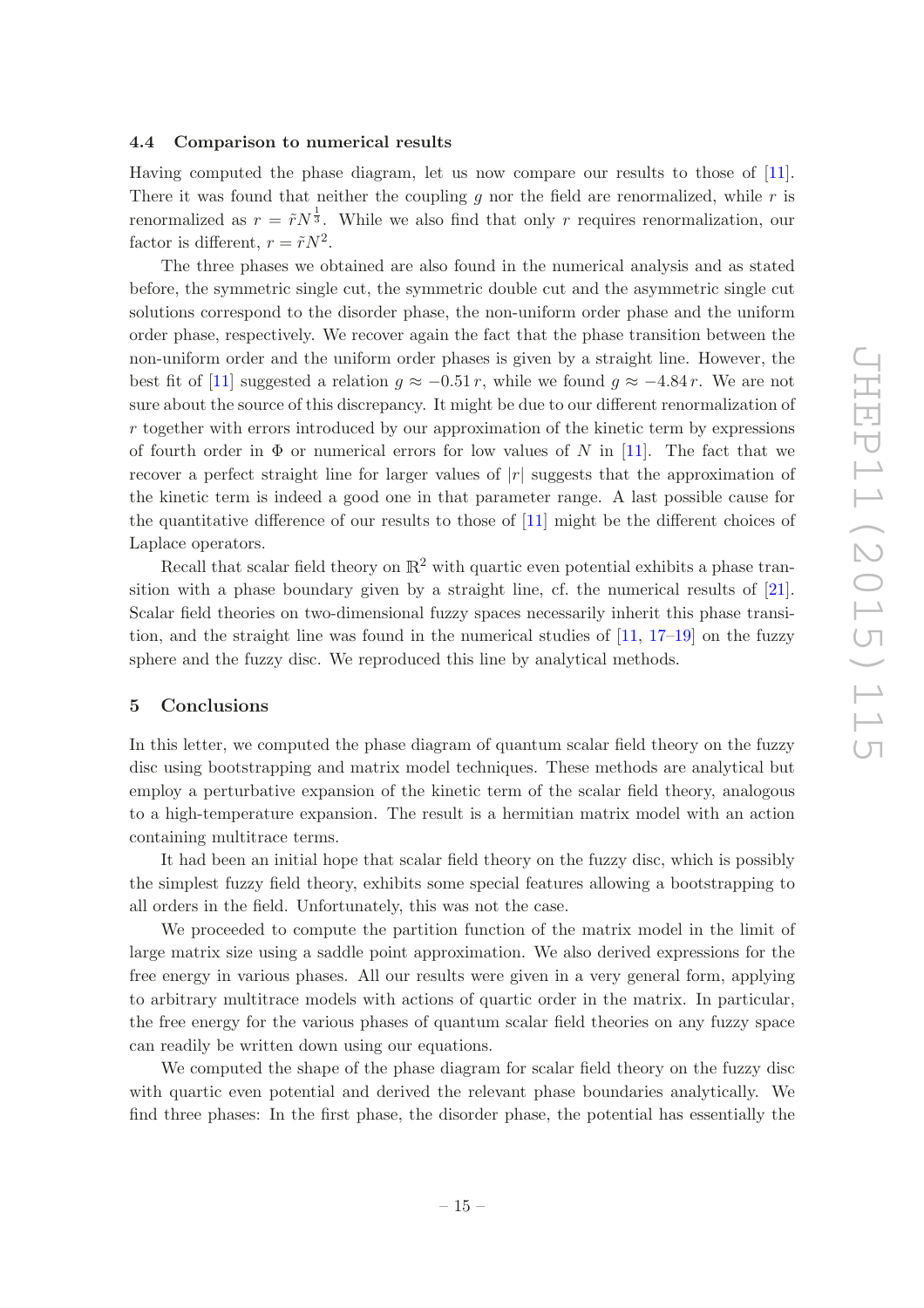shape of a single well and the expectation value of the magnitude of the field vanishes. In the second phase, the non-uniform order phase, the potential is a double well and the expectation value of the field distributes symmetrically at the bottom of both wells. In the third phase, the uniform order phase, the potential is a deep double well and the vacuum expectation value of the field equals one of the minima of the well. Our results agree qualitatively with those of [\[11](#page-18-3)], but our quantitative results differ. There may be various reasons for this discrepancy, amongst which are the different renormalization of the couplings as well as errors in the numerical approximations and the different choices of Laplace operators.

The most interesting result of our computations is that we analytically reproduced the linear phase boundary between the non-uniform and the uniform order phases. This is a feature of both ordinary two-dimensional scalar field theory as well as scalar field theory on two-dimensional noncommutative spaces. It was indeed the numerical finding of this linear phase boundary for scalar field theory on the fuzzy sphere in [\[17](#page-18-9)] which triggered the research of [\[2](#page-17-1)]. The original aim there was to find the slope of this phase boundary analytically. In this letter, we finally achieved this goal and for the case of the fuzzy disk, the slope is given in [\(4.31\)](#page-15-1).

## Acknowledgments

This work was partially supported by the Consolidated Grant ST/L000334/1 from the UK Science and Technology Facilities Council.

Open Access. This article is distributed under the terms of the Creative Commons Attribution License [\(CC-BY 4.0\)](http://creativecommons.org/licenses/by/4.0/), which permits any use, distribution and reproduction in any medium, provided the original author(s) and source are credited.

## References

- <span id="page-17-0"></span>[1] H. Grosse, C. Klimčík and P. Prešnajder, Towards finite quantum field theory in noncommutative geometry, [Int. J. Theor. Phys.](http://dx.doi.org/10.1007/BF02083810) 35 (1996) 231 [[hep-th/9505175](http://arxiv.org/abs/hep-th/9505175)] [IN[SPIRE](http://inspirehep.net/search?p=find+EPRINT+hep-th/9505175)].
- <span id="page-17-1"></span>[2] D. O'Connor and C. Sämann, Fuzzy scalar field theory as a multitrace matrix model, JHEP 08 [\(2007\) 066](http://dx.doi.org/10.1088/1126-6708/2007/08/066) [[arXiv:0706.2493](http://arxiv.org/abs/0706.2493)] [IN[SPIRE](http://inspirehep.net/search?p=find+EPRINT+arXiv:0706.2493)].
- <span id="page-17-2"></span>[3] C. Sämann, The multitrace matrix model of scalar field theory on fuzzy  $\mathbb{C}P^n$ , SIGMA 6 [\(2010\) 050](http://dx.doi.org/10.3842/SIGMA.2010.050) [[arXiv:1003.4683](http://arxiv.org/abs/1003.4683)] [IN[SPIRE](http://inspirehep.net/search?p=find+EPRINT+arXiv:1003.4683)].
- <span id="page-17-3"></span>[4] M. Ihl, C. Sachse and C. Sämann, Fuzzy scalar field theory as matrix quantum mechanics, JHEP 03 [\(2011\) 091](http://dx.doi.org/10.1007/JHEP03(2011)091) [[arXiv:1012.3568](http://arxiv.org/abs/1012.3568)] [IN[SPIRE](http://inspirehep.net/search?p=find+EPRINT+arXiv:1012.3568)].
- <span id="page-17-4"></span>[5] B. Ydri, A multitrace approach to noncommutative  $\Phi_2^4$ ,  $arXiv:1410.4881$  [IN[SPIRE](http://inspirehep.net/search?p=find+EPRINT+arXiv:1410.4881)].
- <span id="page-17-5"></span>[6] V.P. Nair, A.P. Polychronakos and J. Tekel, Fuzzy spaces and new random matrix ensembles, Phys. Rev. **D 85** [\(2012\) 045021](http://dx.doi.org/10.1103/PhysRevD.85.045021) [[arXiv:1109.3349](http://arxiv.org/abs/1109.3349)] [IN[SPIRE](http://inspirehep.net/search?p=find+EPRINT+arXiv:1109.3349)].
- [7] A.P. Polychronakos, *Effective action and phase transitions of scalar field on the fuzzy sphere*, Phys. Rev. D 88 [\(2013\) 065010](http://dx.doi.org/10.1103/PhysRevD.88.065010)  $arXiv:1306.6645$  [IN[SPIRE](http://inspirehep.net/search?p=find+EPRINT+arXiv:1306.6645)].